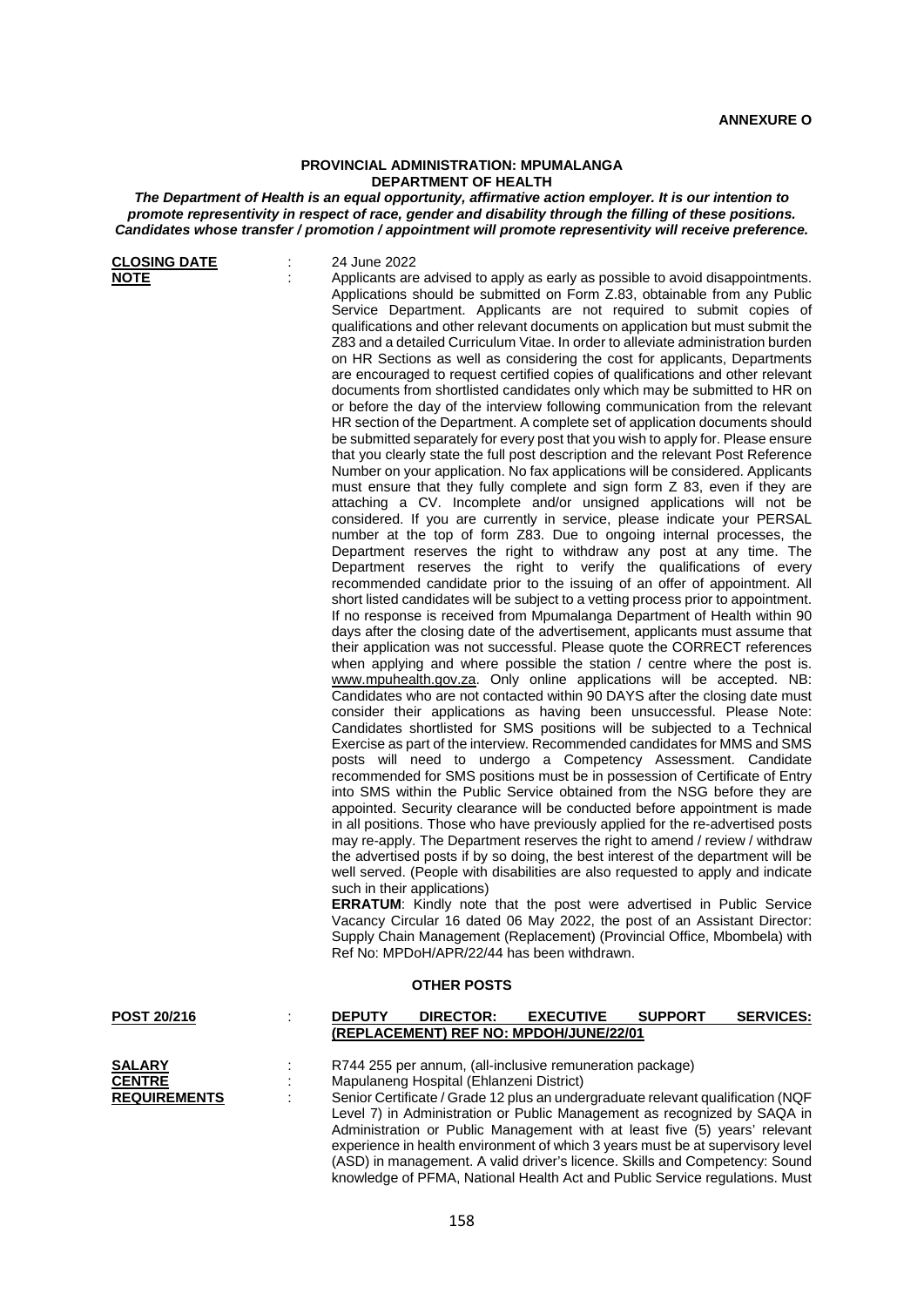| <b>DUTIES</b>                        |    | have good communication (Verbal and written), interpersonal, report writing,<br>planning and coordination, Strategic capability and Leadership skills,<br>Computer Literacy, Project Management, Change Management and People<br>Management. Progress Competencies: Knowledge Management, Problem<br>Solving, Communication, Client Orientation and Customer Focus.<br>Manage and coordinate the implementation of quality assurance programmes.<br>Manage and monitor the implementation of risk management and control<br>services. Manage and monitor the implementation of waste management<br>services. Render communication services. Administer Health information<br>management system. Render gender and Transformation programmes.                                                                                                                                                                                                                                                                                                                                                                                                                                                                                                                                                                                                                                                                                                                                                                                                                            |
|--------------------------------------|----|-------------------------------------------------------------------------------------------------------------------------------------------------------------------------------------------------------------------------------------------------------------------------------------------------------------------------------------------------------------------------------------------------------------------------------------------------------------------------------------------------------------------------------------------------------------------------------------------------------------------------------------------------------------------------------------------------------------------------------------------------------------------------------------------------------------------------------------------------------------------------------------------------------------------------------------------------------------------------------------------------------------------------------------------------------------------------------------------------------------------------------------------------------------------------------------------------------------------------------------------------------------------------------------------------------------------------------------------------------------------------------------------------------------------------------------------------------------------------------------------------------------------------------------------------------------------------|
| <b>ENQUIRIES</b>                     | İ. | Render change management programmes.<br>Mr. Michael Mlangeni Tel No: (013) 766 3753 / Mr. Emmanuel Makokoropo Tel<br>No: (013) 766 3384 / Ms. Gugu Nkosi Tel No: (013) 766 3103 / Ms. Nomsa<br>Maphanga Tel No: (013) 766 3207 / Ms. Sebenzile Mthisi Tel No: (013) 766<br>3339 and IT related queries: Mr. Sydney Nkosi Tel No: (013) 766 3077 / 3004.                                                                                                                                                                                                                                                                                                                                                                                                                                                                                                                                                                                                                                                                                                                                                                                                                                                                                                                                                                                                                                                                                                                                                                                                                 |
| <b>APPLICATIONS</b>                  |    | Departmental Online Application System: www.mpuhealth.gov.za.                                                                                                                                                                                                                                                                                                                                                                                                                                                                                                                                                                                                                                                                                                                                                                                                                                                                                                                                                                                                                                                                                                                                                                                                                                                                                                                                                                                                                                                                                                           |
| POST 20/217                          |    | <b>ASSISTANT MANAGER NURSING (PN-B4): PHC (REPLACEMENT) REF</b><br>NO: MPDOH/JUNE/22/02                                                                                                                                                                                                                                                                                                                                                                                                                                                                                                                                                                                                                                                                                                                                                                                                                                                                                                                                                                                                                                                                                                                                                                                                                                                                                                                                                                                                                                                                                 |
| <u>SALARY</u>                        |    | R614 991 - R692 166 per annum, (Depending of years of experience in terms<br>of OSD).                                                                                                                                                                                                                                                                                                                                                                                                                                                                                                                                                                                                                                                                                                                                                                                                                                                                                                                                                                                                                                                                                                                                                                                                                                                                                                                                                                                                                                                                                   |
| <b>CENTRE</b><br><b>REQUIREMENTS</b> |    | Msukaligwa Sub-District (Gert Sibande District)<br>Senior Certificate / Grade 12 plus Basic qualification accredited with the South<br>African Nursing Council in Terms of Government Notice 425, (i.e. Diploma/<br>Degree in Nursing) that allows registration with the 'South African Nursing<br>Council' (SANC) as a Professional Nurse and Midwifery plus a post basic<br>nursing qualification, with duration of at least one (01) year accredited with the<br>SANC in above mentioned specialties in nursing. A Diploma in Clinical Nursing<br>Assessment, treatment and Care or Community Health Nursing Science. A<br>minimum of ten (10) years appropriate/recognisable nursing experience after<br>registration as Professional Nurse with the SANC in General Nursing. At least<br>six (6) years of the period referred to above must be appropriate/ recognisable<br>experience in the relevant specialty after obtaining the 1-year post-basic<br>qualification in the specific specialty. At least three (3) years of the period<br>referred to above must be appropriate/ recognisable experience at<br>management level. Experience and Knowledge of the District Health System.<br>Must have understanding of principles of Primary Health Care Re-engineering.<br>Demonstrate an in depth understanding of Nursing legislation and related legal<br>and ethical nursing practices and how this impacts on service delivery. A valid<br>Driver's Licence. NB: Any previous experience must be covered by the<br>attachment of certificate of services. |
| <b>DUTIES</b>                        |    | Supervise and Support allocated PHC facilities in line with the PHC<br>Supervision Policy. Conduct monthly red flags and regular reviews.<br>Demonstrate understanding of the District Health Information System (DHIS).<br>Demonstrate and basic understanding of HR and financial policies and<br>practices. Must have the following skills: Administrative skills. Good<br>interpersonal skill. Planning and organizational skills. Good written and<br>communication skills. Problem solving and analytical skill. Basic computer<br>literacy as a support tool to enhance service delivery Form part of the quarterly<br>programme in-depth reviews together with respective Programme Co-<br>ordinators. Form part of the Sub-district and District review session to monitor<br>progress on set targets according to the District Health Plan (DHP). Ensure<br>that PHC facilities that she/he is responsible for are compliant with the National<br>Core Norms and Standards. Ascertain smooth implementation of the referral<br>system and address constraints related to continuity of care. Support initiatives<br>of the three streams of PHC Re-engineering. Implement the Performance<br>Management and Development System (PMDS) with Operational Managers of<br>PHC facilities that she/he is responsible for.                                                                                                                                                                                                                                          |
| <b>ENQUIRIES</b>                     |    | Mr. Michael Mlangeni Tel No: (013) 766 3753 / Mr. Emmanuel Makokoropo Tel<br>No: (013) 766 3384 / Ms. Gugu Nkosi Tel No: (013) 766 3103 / Ms. Nomsa<br>Maphanga Tel No: (013) 766 3207 / Ms. Sebenzile Mthisi Tel No: (013) 766<br>3339 and IT related queries: Mr. Sydney Nkosi Tel No: (013) 766 3077 / 3004.                                                                                                                                                                                                                                                                                                                                                                                                                                                                                                                                                                                                                                                                                                                                                                                                                                                                                                                                                                                                                                                                                                                                                                                                                                                         |
| <b>APPLICATIONS</b>                  |    | Departmental Online Application System: www.mpuhealth.gov.za.                                                                                                                                                                                                                                                                                                                                                                                                                                                                                                                                                                                                                                                                                                                                                                                                                                                                                                                                                                                                                                                                                                                                                                                                                                                                                                                                                                                                                                                                                                           |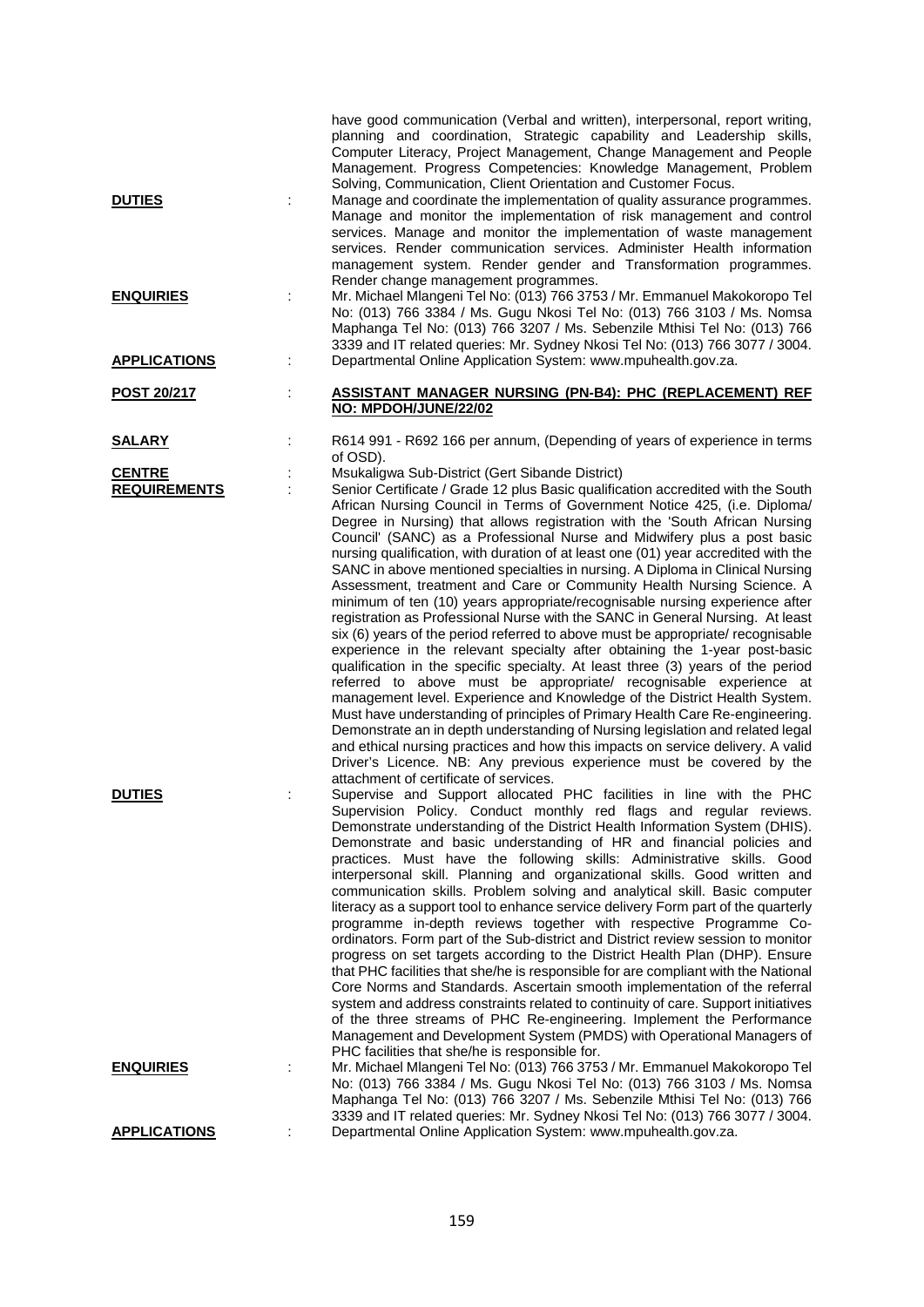| POST 20/218         | ASSISTANT MANAGER NURSING (PN-A7): MOTHER, CHILD, WOMAN,<br>YOUTH & HEALTH (MCWYH) REF NO: MPDOH/JUNE/22/03 |
|---------------------|-------------------------------------------------------------------------------------------------------------|
| <b>SALARY</b>       | R571 242 - R662 223 per annum, (Depending of years of experience in terms<br>of OSD).                       |
|                     |                                                                                                             |
| <b>CENTRE</b>       | Gert Sibande District Office, Ermelo                                                                        |
| <b>REQUIREMENTS</b> | Senior Certificate / Grade 12 plus Basic R425 Qualification i.e. (Diploma/                                  |
|                     | Degree in Nursing) or equivalent qualification that allows registration with the                            |
|                     | South African Nursing Council (SANC) as a Professional Nurse (2022). A                                      |
|                     |                                                                                                             |
|                     | Diploma in Clinical Nursing Assessment, treatment and Care or Community                                     |
|                     | Health<br>Nursing<br>Science.<br>minimum<br>A<br>οf<br>eight<br>(8)<br>vears                                |
|                     | appropriate/recognisable nursing experience after registration as Professional                              |
|                     | Nurse with the SANC in General Nursing. At least three (3) years of the period                              |
|                     | referred to above must be appropriate/ recognisable experience at managerial                                |
|                     |                                                                                                             |
|                     | level. Experience and Knowledge of the District Health System. Must have                                    |
|                     | understanding of principles of Primary Health Care Re-engineering.                                          |
|                     | Demonstrate an in depth understanding of Nursing legislation and related legal                              |
|                     | and ethical nursing practices and how this impacts on service delivery.                                     |
|                     | Experience of working in MCWYH Primary Health Care or Hospital setting. To                                  |
|                     |                                                                                                             |
|                     | have knowledge of Health issues including Acts and Policies. Knowledge of                                   |
|                     | Government Policies and Legislations. Knowledge in strategic planning,                                      |
|                     | financial management and budgeting, monitoring and evaluation. The                                          |
|                     |                                                                                                             |
|                     | individual must be able to work under pressure. Possess a valid driver's                                    |
|                     | license. Understanding MCWYH related policies. Strategic leadership qualities                               |
|                     | and programme management abilities. Good communication and human                                            |
|                     | relation skills. Problem solving and decision is making skills. Report writing                              |
|                     | skills. Computer literacy. Valid Driver's Licence. NB: Any previous experience                              |
|                     |                                                                                                             |
|                     | must be covered by the attachment of certificate of services.                                               |
| <b>DUTIES</b>       | Coordinate MCWYH programme in the District and liaise with Province Sub-                                    |
|                     | Directorate, Sub Districts and other sectors on issues related to MCWYH.                                    |
|                     | Develop strategic plans, policies and protocols on implementation of MCWYH                                  |
|                     |                                                                                                             |
|                     | programme. Support Sub Districts with the implementation of national and                                    |
|                     | provincial policies. Render technical support, advices and capacity building of                             |
|                     | personnel. Manage the MCWYH services in the District. Support the                                           |
|                     | implementation of norms and standard for MCWYH programme. Manage the                                        |
|                     |                                                                                                             |
|                     | programme's finances and budget. Monitor and evaluate the impact of the                                     |
|                     | programme. Compile reports.                                                                                 |
| <b>ENQUIRIES</b>    | Mr. Michael Mlangeni Tel No: (013) 766 3753 / Mr. Emmanuel Makokoropo Tel                                   |
|                     | No: (013) 766 3384 / Ms. Gugu Nkosi Tel No: (013) 766 3103 / Ms. Nomsa                                      |
|                     |                                                                                                             |
|                     | Maphanga Tel No: (013) 766 3207 / Ms. Sebenzile Mthisi Tel No: (013) 766                                    |
|                     | 3339 and IT related queries: Mr. Sydney Nkosi Tel No: (013) 766 3077 / 3004.                                |
| <b>APPLICATIONS</b> | Departmental Online Application System: www.mpuhealth.gov.za                                                |
|                     |                                                                                                             |
| <u>POST 20/219</u>  | <u> OPERATIONAL MANAGER NURSING (PN-B3): PHC (REPLACEMENTS)</u>                                             |
|                     |                                                                                                             |
|                     | REF NO: MPDOH/JUNE/22/04 (X4 POSTS)                                                                         |
|                     |                                                                                                             |
| <u>SALARY</u>       | R571 242 - R662 223 per annum, (Depending of years of experience in terms                                   |
|                     | of OSD).                                                                                                    |
| <b>CENTRE</b>       | Newtown Clinic (Nkangala District), Malelane Clinic (Ehlanzeni District).                                   |
|                     | Kromdraai Clinic and Badplaas CHC (Gert Sibande District)                                                   |
|                     |                                                                                                             |
| <b>REQUIREMENTS</b> | Senior Certificate / Grade 12 plus Basic qualification accredited with the South                            |
|                     | African Nursing Council in Terms of Government Notice 425, (i.e. Diploma/                                   |
|                     | Degree in Nursing) or Equivalent qualification that allows registration with the                            |
|                     | SANC as a Professional Nurse plus a post basic nursing qualification, with                                  |
|                     |                                                                                                             |
|                     | duration of at least 1 year, accredited with the SANC in terms of Government                                |
|                     | Notice No R212 in Primary Health Care. A minimum of nine (09) years                                         |
|                     | appropriate / recognizable experience in nursing after registration as a                                    |
|                     | Professional Nurse with the SANC in General Nursing. At least five (05) years                               |
|                     |                                                                                                             |
|                     | of the period referred to above must be appropriate / recognizable experience                               |
|                     | in theatre after obtaining the 1 year post basic PHC Nursing Science                                        |
|                     | qualification. Proof of current registration with SANC (2022). Experience and                               |
|                     | knowledge of the District Health System. Demonstrate an in depth                                            |
|                     |                                                                                                             |
|                     | understanding of nursing legislation and related legal and ethical nursing                                  |
|                     | practices and how this impacts on service delivery. Demonstrate a basic                                     |
|                     | understanding of HR and financial and practices. Knowledge of relevant legal                                |
|                     | framework such as Nursing Act, Health Occupational and Safety Act, Patients                                 |
|                     |                                                                                                             |
|                     | Right Charter, Batho Pele Principles, Operational Management Skills. Problem                                |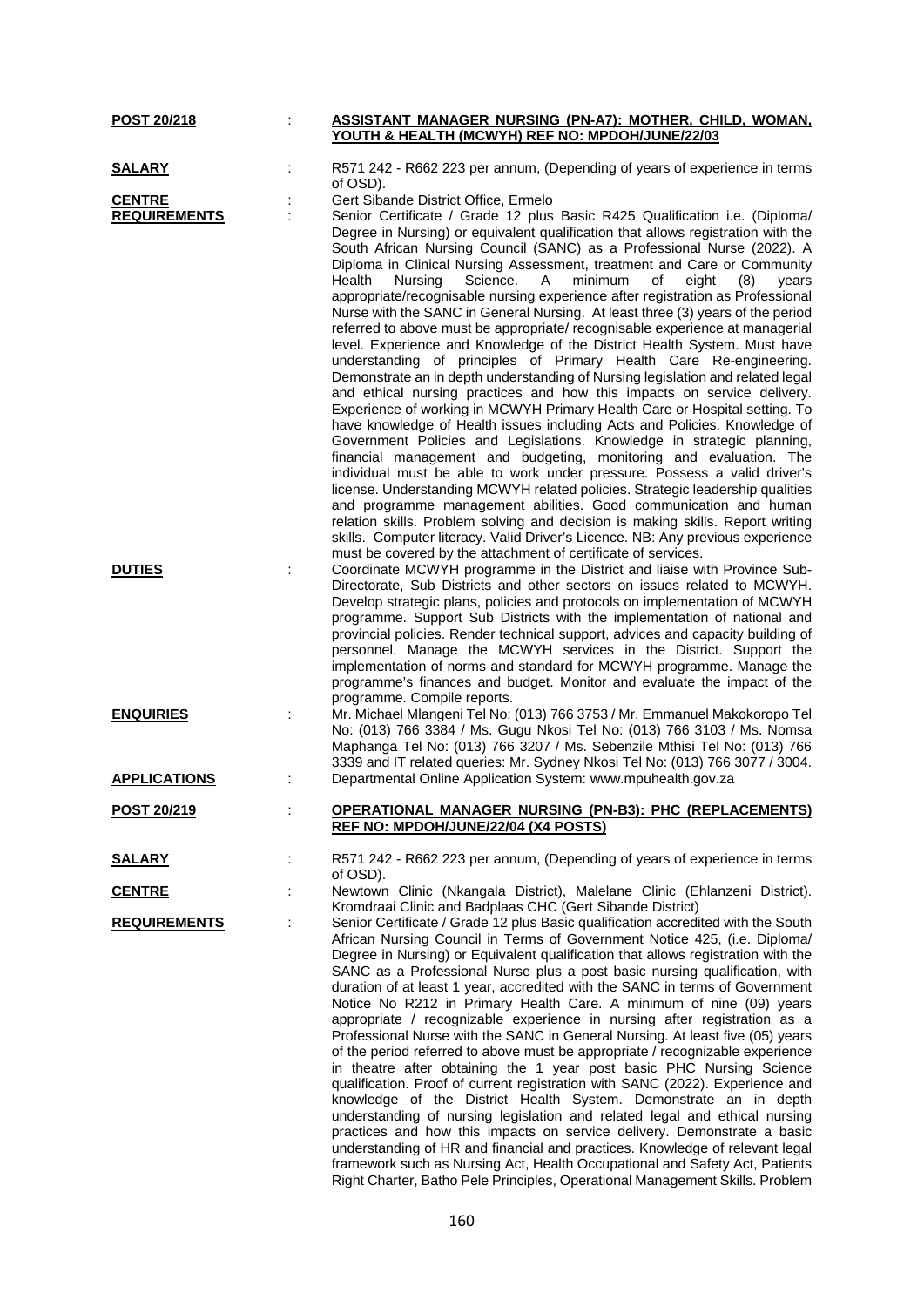|                                         |   | solving, planning and Organizing Skills. Expected to work under pressure and<br>on night duty. Leadership. Supervisory, problem-solving, conflict resolution,<br>inter-personal ad communication and communication skills. Demonstrate an in<br>depth understanding of legislation and related ethical nursing practices and<br>how this impact on service delivery. Computer literacy will be an added<br>advantage (MS Word, Excel, PowerPoint and Outlook). NB: Any previous<br>experience must be covered by the attachment of certificate of services.                                                                                                                                                                                                                                                                                                                                                                                                                                                                                                                                                                                                                                                                                                                                                                                                                                                                                                                                                                                                                                                          |
|-----------------------------------------|---|----------------------------------------------------------------------------------------------------------------------------------------------------------------------------------------------------------------------------------------------------------------------------------------------------------------------------------------------------------------------------------------------------------------------------------------------------------------------------------------------------------------------------------------------------------------------------------------------------------------------------------------------------------------------------------------------------------------------------------------------------------------------------------------------------------------------------------------------------------------------------------------------------------------------------------------------------------------------------------------------------------------------------------------------------------------------------------------------------------------------------------------------------------------------------------------------------------------------------------------------------------------------------------------------------------------------------------------------------------------------------------------------------------------------------------------------------------------------------------------------------------------------------------------------------------------------------------------------------------------------|
| <b>DUTIES</b>                           |   | Manage and provide PHC facility supervisory in line with the PHC Supervision<br>Guideline. Ensure clinical nursing practice by the nursing team in the facility in<br>accordance with the scope and practice and nursing standard as determined<br>by the relevant health facility. Promote quality nursing care as directed by the<br>professional scope of practice and standard in accordance to the PHC delivery<br>package. Ensure the implementation on National Core Norms and Standards<br>including Six Priority Areas. Advocate for patients through ensuring adherence<br>to Batho Pele Principles. Coordinate community involvement and participation.<br>Manage and Monitor effective use and maintenance of assets and<br>infrastructure of the facility.<br>Monitor information management<br>and<br>documentation.                                                                                                                                                                                                                                                                                                                                                                                                                                                                                                                                                                                                                                                                                                                                                                                   |
| <b>ENQUIRIES</b><br><b>APPLICATIONS</b> | t | Mr. Michael Mlangeni Tel No: (013) 766 3753 / Mr. Emmanuel Makokoropo Tel<br>No: (013) 766 3384 / Ms. Gugu Nkosi Tel No: (013) 766 3103 / Ms. Nomsa<br>Maphanga Tel No: (013) 766 3207 / Ms. Sebenzile Mthisi Tel No: (013) 766<br>3339 and IT related queries: Mr. Sydney Nkosi Tel No: (013) 766 3077 / 3004.<br>Departmental Online Application System: www.mpuhealth.gov.za.                                                                                                                                                                                                                                                                                                                                                                                                                                                                                                                                                                                                                                                                                                                                                                                                                                                                                                                                                                                                                                                                                                                                                                                                                                     |
|                                         |   |                                                                                                                                                                                                                                                                                                                                                                                                                                                                                                                                                                                                                                                                                                                                                                                                                                                                                                                                                                                                                                                                                                                                                                                                                                                                                                                                                                                                                                                                                                                                                                                                                      |
| POST 20/220                             | t | <b>OPERATIONAL MANAGER (PN-A5): FEMALE WARD (REPLACEMENT)</b><br>REF NO: MPDOH/JUNE/22/05                                                                                                                                                                                                                                                                                                                                                                                                                                                                                                                                                                                                                                                                                                                                                                                                                                                                                                                                                                                                                                                                                                                                                                                                                                                                                                                                                                                                                                                                                                                            |
| <b>SALARY</b>                           | t | R450 939 - R507 531 per annum, (Depending of years of experience in terms<br>of OSD).                                                                                                                                                                                                                                                                                                                                                                                                                                                                                                                                                                                                                                                                                                                                                                                                                                                                                                                                                                                                                                                                                                                                                                                                                                                                                                                                                                                                                                                                                                                                |
| <b>CENTRE</b><br><b>REQUIREMENTS</b>    |   | Mmametlhake Hospital (Nkangala District)<br>Senior Certificate / Grade 12 plus Basic qualification accredited with the South<br>African Nursing Council in Terms of Government Notice 425, (i.e. Diploma /<br>Degree in Nursing) or equivalent qualification that allows registration with the<br>SANC as a Professional Nurse. A minimum of seven (7) years<br>appropriate/recognizable experience in nursing after registration as a<br>Professional Nurse with the SANC in General Nursing. Proof of current                                                                                                                                                                                                                                                                                                                                                                                                                                                                                                                                                                                                                                                                                                                                                                                                                                                                                                                                                                                                                                                                                                      |
|                                         |   | registration with SANC (2022). A Diploma / Degree in Nursing administration<br>and Management is an added advantage. Knowledge/skills: Basic computer<br>literacy, strong Leadership, Good communication and Sound Interpersonal<br>skills. Ability to work under pressure, manage own time, function as an effective<br>leader of the nursing team. Implement and manage change. Willingness to<br>work shifts and standby in accordance with the requirements of the unit and<br>nursing services. Report writing. NB: Any previous experience must be covered<br>by the attachment of certificate of services.                                                                                                                                                                                                                                                                                                                                                                                                                                                                                                                                                                                                                                                                                                                                                                                                                                                                                                                                                                                                    |
| <b>DUTIES</b>                           | ÷ | The candidate will be responsible for Planning, Organizing, Managing, and<br>coordinating as well as maintaining an optimal Nursing Services as an<br>Operational Manager in Female ward. Develop / establish and maintain<br>constructive working relationships with Nursing and stakeholders (i.e. inter-<br>Professional, inter-sectoral and multi - disciplinary team workers). Participate<br>in the analysis, formulation, and implementation of nursing guidelines,<br>practices, Standards, and procedures. Effectively manage the utilization of<br>Human, Financial and Physical resources. Maintain professional Growth /<br>Ethical standards and self-development. Deliver a supportive service to the<br>Nursing Service and the institution by taking overall supervision after hours and<br>on weekends. Ensure implementation of Norms and Standards and Ideal<br>Hospital Framework and develop Quality Improvement Plans. Manage<br>Performance and Development of staff as well as participating in the Managers<br>scheduled meetings. Exercise control of discipline, grievance and other labour<br>related issues in terms of laid down policies or procedures. Manage data in the<br>unit and ensure submission to facility information office. Identity develop and<br>control Risk Management Systems within the unit. Provide safe therapeutic<br>environment as laid by Nursing Acts, Occupational Health and safety Acts and<br>all the applicable prescripts. Implementation and management of Infection<br>Prevention and Control protocols. Uphold the Batho Pele and Patients Right |
| <b>FNOURIES</b>                         |   | Principles.<br>Mr. Michael Mlangeni Tel No: (013) 766 3753 / Mr. Emmanuel Makokoropo Tel                                                                                                                                                                                                                                                                                                                                                                                                                                                                                                                                                                                                                                                                                                                                                                                                                                                                                                                                                                                                                                                                                                                                                                                                                                                                                                                                                                                                                                                                                                                             |

**ENQUIRIES** : Mr. Michael Mlangeni Tel No: (013) 766 3753 / Mr. Emmanuel Makokoropo Tel No: (013) 766 3384 / Ms. Gugu Nkosi Tel No: (013) 766 3103 / Ms. Nomsa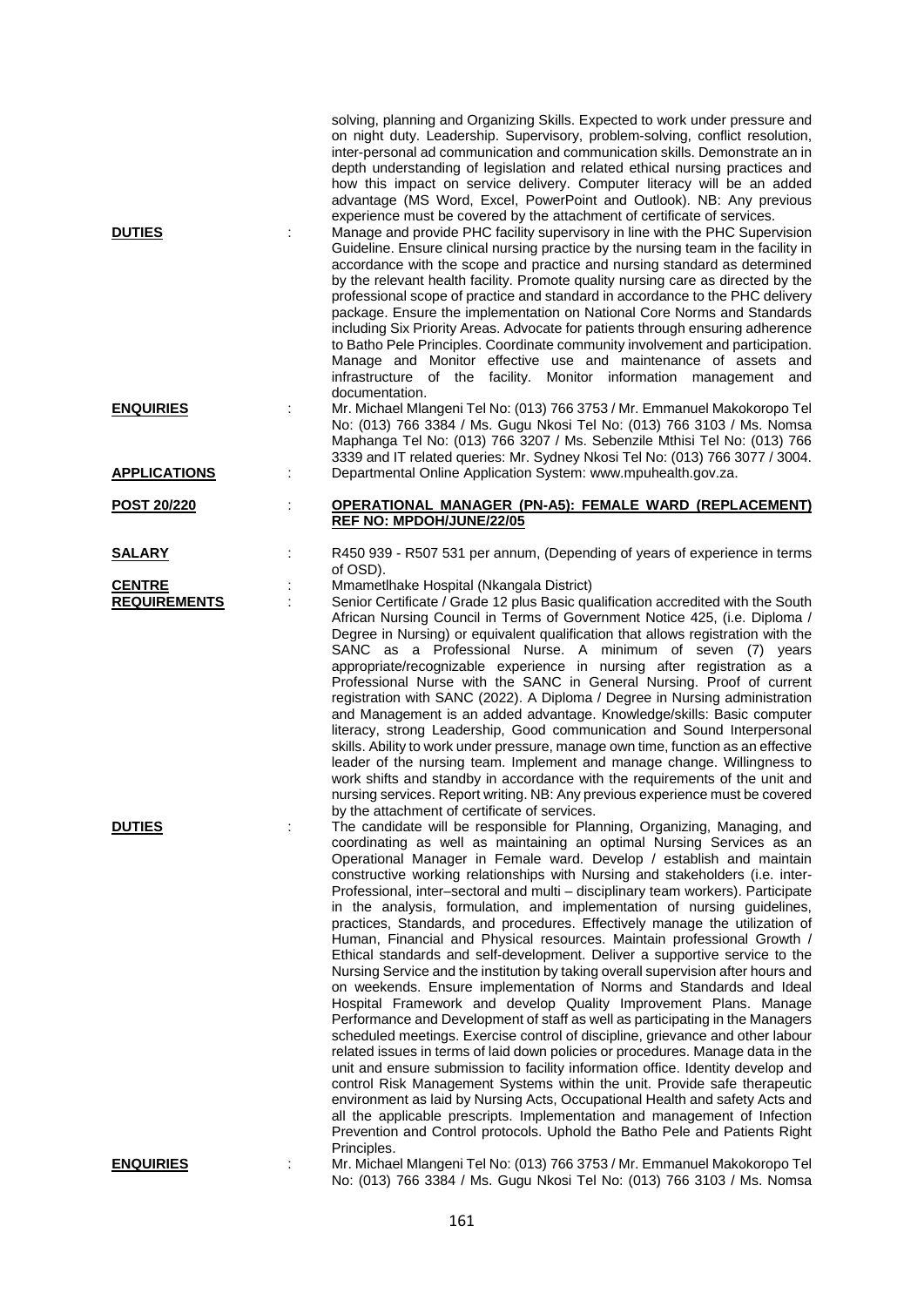| <b>APPLICATIONS</b>                                   |   | Maphanga Tel No: (013) 766 3207 / Ms. Sebenzile Mthisi Tel No: (013) 766<br>3339 and IT related queries: Mr. Sydney Nkosi Tel No: (013) 766 3077 / 3004.<br>Departmental Online Application System: www.mpuhealth.gov.za.                                                                                                                                                                                                                                                                                                                                                                                                                                                                                                                                                                                                                        |
|-------------------------------------------------------|---|--------------------------------------------------------------------------------------------------------------------------------------------------------------------------------------------------------------------------------------------------------------------------------------------------------------------------------------------------------------------------------------------------------------------------------------------------------------------------------------------------------------------------------------------------------------------------------------------------------------------------------------------------------------------------------------------------------------------------------------------------------------------------------------------------------------------------------------------------|
| <u>POST 20/221</u>                                    |   | ASSISTANT DIRECTOR: HEALTH PROMOTION (REPLACEMENT) REF<br>NO: MPDOH/JUNE/22/06                                                                                                                                                                                                                                                                                                                                                                                                                                                                                                                                                                                                                                                                                                                                                                   |
| <b>SALARY</b><br><b>CENTRE</b><br><b>REQUIREMENTS</b> |   | R477 090 per annum, (plus service benefits)<br>Nkangala District Office, Witbank<br>Senior Certificate / Grade 12 plus appropriate three year Diploma / Degree or<br>Post Basic Diploma in Public Health with $3 - 5$ years' extensive relevant<br>experience of which three (3) years' experience must be at supervisory /<br>managerial (Level 8). Understanding of the culture of people of Mpumalanga.<br>Computer literacy. Sound interpersonal and communication skills (written and<br>verbal). Good management and supervisory skills. Ability to work independently                                                                                                                                                                                                                                                                     |
| <b>DUTIES</b>                                         |   | and tight deadlines. Analytical skills. A valid driver's licence.<br>Develop an integrated Health Promotion strategy that empowers community to<br>improve control over their health. Implement Community based healthy lifestyle<br>interventions to combat communicable and non-communicable disease.<br>Implement and monitor the Health promoting School, early learning centres<br>and Crèche Initiative in collaboration with the school health teams. Implement<br>and monitor the Household Community Component of IMCI. Outbreak<br>Response enablement and health & hygiene interventions. Establish and<br>maintain a Resource centre. Work with the Private sector and organised labour<br>to promote healthy lifestyle practices in the workplace. Advocate for health<br>promotion programmes in institutions of higher education. |
| <b>ENQUIRIES</b>                                      |   | Mr. Michael Mlangeni Tel No: (013) 766 3753 / Mr. Emmanuel Makokoropo Tel<br>No: (013) 766 3384 / Ms. Gugu Nkosi Tel No: (013) 766 3103 / Ms. Nomsa<br>Maphanga Tel No: (013) 766 3207 / Ms. Sebenzile Mthisi Tel No: (013) 766<br>3339 and IT related queries: Mr. Sydney Nkosi Tel No: (013) 766 3077 / 3004.                                                                                                                                                                                                                                                                                                                                                                                                                                                                                                                                  |
| <b>APPLICATIONS</b>                                   | ÷ | Departmental Online Application System: www.mpuhealth.gov.za.                                                                                                                                                                                                                                                                                                                                                                                                                                                                                                                                                                                                                                                                                                                                                                                    |
|                                                       |   |                                                                                                                                                                                                                                                                                                                                                                                                                                                                                                                                                                                                                                                                                                                                                                                                                                                  |
| <u>POST 20/222</u>                                    |   | CLINICAL PROGRAMME CO-ORDINATOR GR1 (PN-A5): MOTHER,<br>CHILD,<br>WOMAN,<br><b>YOUTH</b><br><b>HEALTH</b><br>(MCWYH)<br>&<br><b>REF</b><br>NO:<br>MPDOH/JUNE/22/07                                                                                                                                                                                                                                                                                                                                                                                                                                                                                                                                                                                                                                                                               |
| <u>SALARY</u>                                         |   | R450 939 - R507 531 per annum, (Depending of years of experience in terms                                                                                                                                                                                                                                                                                                                                                                                                                                                                                                                                                                                                                                                                                                                                                                        |
| <b>CENTRE</b><br><b>REQUIREMENTS</b>                  |   | of OSD).<br>Steve Tshwete Sub-District (Nkangala District)<br>Senior Certificate / Grade 12 plus Basic R425 qualification (i.e. Diploma /<br>Degree in Nursing) or equivalent qualification that allows registration with the<br>SANC as a Professional Nurse (2022). A minimum of seven (7) years<br>appropriate / recognisable experience in nursing after registration as a<br>Professional nurse with SANC in General Nursing. Experience in infection<br>control and prevention. Training in infection control will be an added advantage.<br>Computer literacy. Understanding of infection control policy,<br>good<br>interpersonal skills, ability to plan and organize, presentation skills, conflict<br>management skills, people management. NB: Any previous experience must                                                          |
| <b>DUTIES</b>                                         |   | be covered by the attachment of certificate of services.<br>Coordinate Mother, Child, Women, Youth and Health (MCWYH) programme in<br>the Sub-District and liaise with Districts and other sectors on issues related to<br>the programme. Develop strategic plans, policies and protocols on<br>implementation of MCWYH programme. Support Sub Districts with the<br>implementation of national and provincial policies. Render technical support,<br>advices and capacity building of personnel. Manage the MCWYH services in<br>the Sub-District. Support the implementation of norms and standard for<br>MCWYH programme. Manage the programme's finances and budget. Monitor                                                                                                                                                                 |
| <b>ENQUIRIES</b>                                      |   | and evaluate the impact of the programme. Compile reports.<br>Mr. Michael Mlangeni Tel No: (013) 766 3753 / Mr. Emmanuel Makokoropo Tel<br>No: (013) 766 3384 / Ms. Gugu Nkosi Tel No: (013) 766 3103 / Ms. Nomsa<br>Maphanga Tel No: (013) 766 3207 / Ms. Sebenzile Mthisi Tel No: (013) 766<br>3339 and IT related queries: Mr. Sydney Nkosi Tel No: (013) 766 3077 / 3004.                                                                                                                                                                                                                                                                                                                                                                                                                                                                    |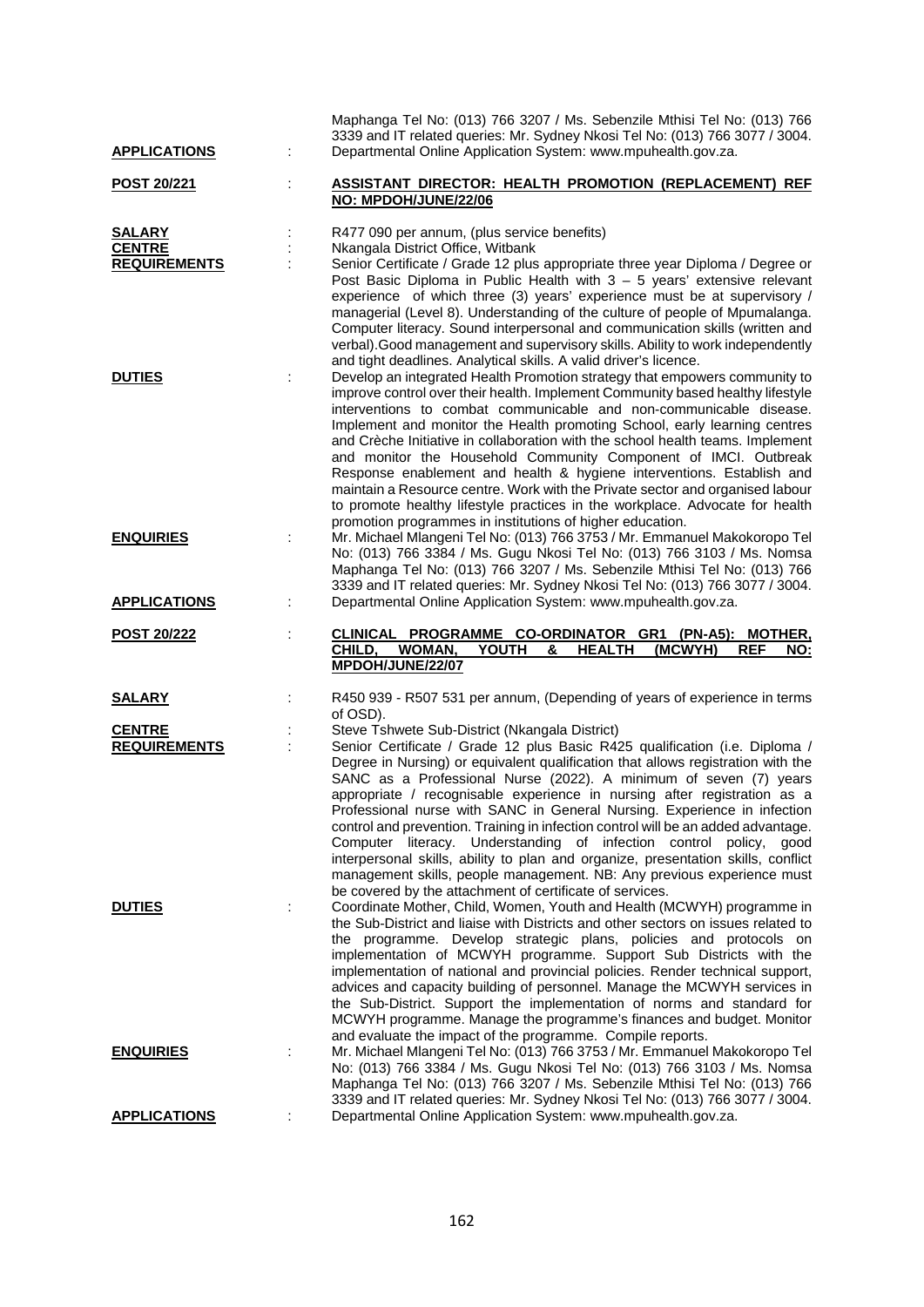| <b>POST 20/223</b>                   | PROFESSIONAL NURSE GRADE 1 (PN-B1): OCCUPATIONAL HEALTH                                                                                                                                                                                                                                                                                                                                                                                                                                                                                                                                                                                                                                                                                                                                                                                                                                                                                                                                                                                                                                                                                                                                                                                                                                                                                                             |
|--------------------------------------|---------------------------------------------------------------------------------------------------------------------------------------------------------------------------------------------------------------------------------------------------------------------------------------------------------------------------------------------------------------------------------------------------------------------------------------------------------------------------------------------------------------------------------------------------------------------------------------------------------------------------------------------------------------------------------------------------------------------------------------------------------------------------------------------------------------------------------------------------------------------------------------------------------------------------------------------------------------------------------------------------------------------------------------------------------------------------------------------------------------------------------------------------------------------------------------------------------------------------------------------------------------------------------------------------------------------------------------------------------------------|
|                                      | (REPLACEMENT) REF NO: MPDOH/JUNE/22/08                                                                                                                                                                                                                                                                                                                                                                                                                                                                                                                                                                                                                                                                                                                                                                                                                                                                                                                                                                                                                                                                                                                                                                                                                                                                                                                              |
| <u>SALARY</u>                        | R388 974 - R450 939 per annum, (Depending of years of experience in terms<br>of OSD).                                                                                                                                                                                                                                                                                                                                                                                                                                                                                                                                                                                                                                                                                                                                                                                                                                                                                                                                                                                                                                                                                                                                                                                                                                                                               |
| <b>CENTRE</b>                        | Matibidi Hospital (Ehlanzeni District)                                                                                                                                                                                                                                                                                                                                                                                                                                                                                                                                                                                                                                                                                                                                                                                                                                                                                                                                                                                                                                                                                                                                                                                                                                                                                                                              |
| <b>REQUIREMENTS</b>                  | Senior Certificate / Grade 12 qualification or equivalent plus Basic qualification                                                                                                                                                                                                                                                                                                                                                                                                                                                                                                                                                                                                                                                                                                                                                                                                                                                                                                                                                                                                                                                                                                                                                                                                                                                                                  |
|                                      | accredited with the SANC in terms of Government Notice R425 (i.e. Diploma /<br>Degree in General Nursing) or equivalent qualification that allows registration<br>with the SANC as Professional Nurse and Midwifery (2022), a post-basic<br>nursing qualification, with a duration of at least 1 year, accredited with the<br>SANC in terms of Government Notice R212 specialty in Occupational Health<br>Nursing Science. Minimum of four (4) years appropriate /recognizable<br>experience in nursing after registration as a Professional Nurse with the SANC.<br>Recommendations: Ability to function independently and to prioritize work.<br>Leadership and sound interpersonal skills, problem solving and decision<br>making skills. Good supervisory and teaching skills. NB: Any previous<br>experience must be covered by the attachment of certificate of services.                                                                                                                                                                                                                                                                                                                                                                                                                                                                                     |
| <b>DUTIES</b>                        | Provision of optimal, holistic specialized nursing care with set standards and<br>within a professional/legal framework. Provide comprehensive health care<br>services in the in Occupational Health Unit. Ensure effective and efficient<br>management of resources. Provide quality patient care, follow norms and<br>standards. Participate in quality improvement programs. Supervise and<br>implement patient care standards. Implement and practice nursing health care<br>in accordance with the statutory laws governing the nursing profession, labour<br>and health care. Implement constructive working relations with nurses and<br>other stake holders. Ensure compliance of Infection Prevention and Control<br>policies. Ensure that equipment are functional and ready all the time. Ability to<br>prioritize, coordinate activities of patient management according to protocols.<br>Able to plan and organize own work and that of support personnel to ensure<br>proper nursing care. Participate in staff development and performance<br>management. Report patient safety incidence, challenges and deficiencies<br>within the unit. Work effectively, co-operatively amicably with persons of<br>diverse intellectual, cultural, racial or religious differences. Ensure adherence<br>to Batho - Pele Principles and Patient's Right Charter. |
| <b>ENQUIRIES</b>                     | Mr. Michael Mlangeni Tel No: (013) 766 3753 / Mr. Emmanuel Makokoropo Tel<br>No: (013) 766 3384 / Ms. Gugu Nkosi Tel No: (013) 766 3103 / Ms. Nomsa<br>Maphanga Tel No: (013) 766 3207 / Ms. Sebenzile Mthisi Tel No: (013) 766<br>3339 and IT related queries: Mr. Sydney Nkosi Tel No: (013) 766 3077 / 3004.                                                                                                                                                                                                                                                                                                                                                                                                                                                                                                                                                                                                                                                                                                                                                                                                                                                                                                                                                                                                                                                     |
| <b>APPLICATIONS</b>                  | Departmental Online Application System: www.mpuhealth.gov.za.                                                                                                                                                                                                                                                                                                                                                                                                                                                                                                                                                                                                                                                                                                                                                                                                                                                                                                                                                                                                                                                                                                                                                                                                                                                                                                       |
| <b>POST 20/224</b>                   | <b>NURSE</b><br><b>GRADE</b><br>(PN-B1):<br><b>PAEDIATRIC</b><br><b>PROFESSIONAL</b><br>1<br>(REPLACEMENT) REF NO: MPDOH/JUNE/22/09                                                                                                                                                                                                                                                                                                                                                                                                                                                                                                                                                                                                                                                                                                                                                                                                                                                                                                                                                                                                                                                                                                                                                                                                                                 |
| <u>SALARY</u>                        | R388 974 – R450 939 per annum, (Depending of years of experience in terms<br>of OSD).                                                                                                                                                                                                                                                                                                                                                                                                                                                                                                                                                                                                                                                                                                                                                                                                                                                                                                                                                                                                                                                                                                                                                                                                                                                                               |
| <b>CENTRE</b><br><b>REQUIREMENTS</b> | Witbank Hospital (Nkangala District)<br>Senior Certificate / Grade 12 qualification or equivalent plus Basic qualification<br>accredited with the SANC in terms of Government Notice R425 (i.e. Diploma /<br>Degree in General Nursing) or equivalent qualification that allows registration<br>with the SANC as Professional Nurse and Midwifery (2022), a post-basic<br>nursing qualification, with a duration of at least 1 year, accredited with the<br>SANC in terms of Government Notice R212 specialty in Paediatric Nursing<br>Science. Minimum of four (4) years appropriate /recognizable experience in<br>nursing after registration as a Professional Nurse with the SANC.<br>Recommendations: Ability to function independently and to prioritize work.<br>Leadership and sound interpersonal skills, problem solving and decision<br>making skills. Good supervisory and teaching skills. NB: Any previous<br>experience must be covered by the attachment of certificate of services.                                                                                                                                                                                                                                                                                                                                                                |
| <b>DUTIES</b>                        | Provision of optimal, holistic specialized nursing care with set standards and<br>within a professional/legal framework. Provide comprehensive health care<br>services in the in Paediatric Unit. Ensure effective and efficient management<br>of resources. Provide quality patient care, follow norms and standards.<br>Participate in quality improvement programs. Supervise and implement patient<br>care standards. Implement and practice nursing health care in accordance with<br>the statutory laws governing the nursing profession, labour and health care.<br>Implement constructive working relations with nurses and other stake holders.                                                                                                                                                                                                                                                                                                                                                                                                                                                                                                                                                                                                                                                                                                            |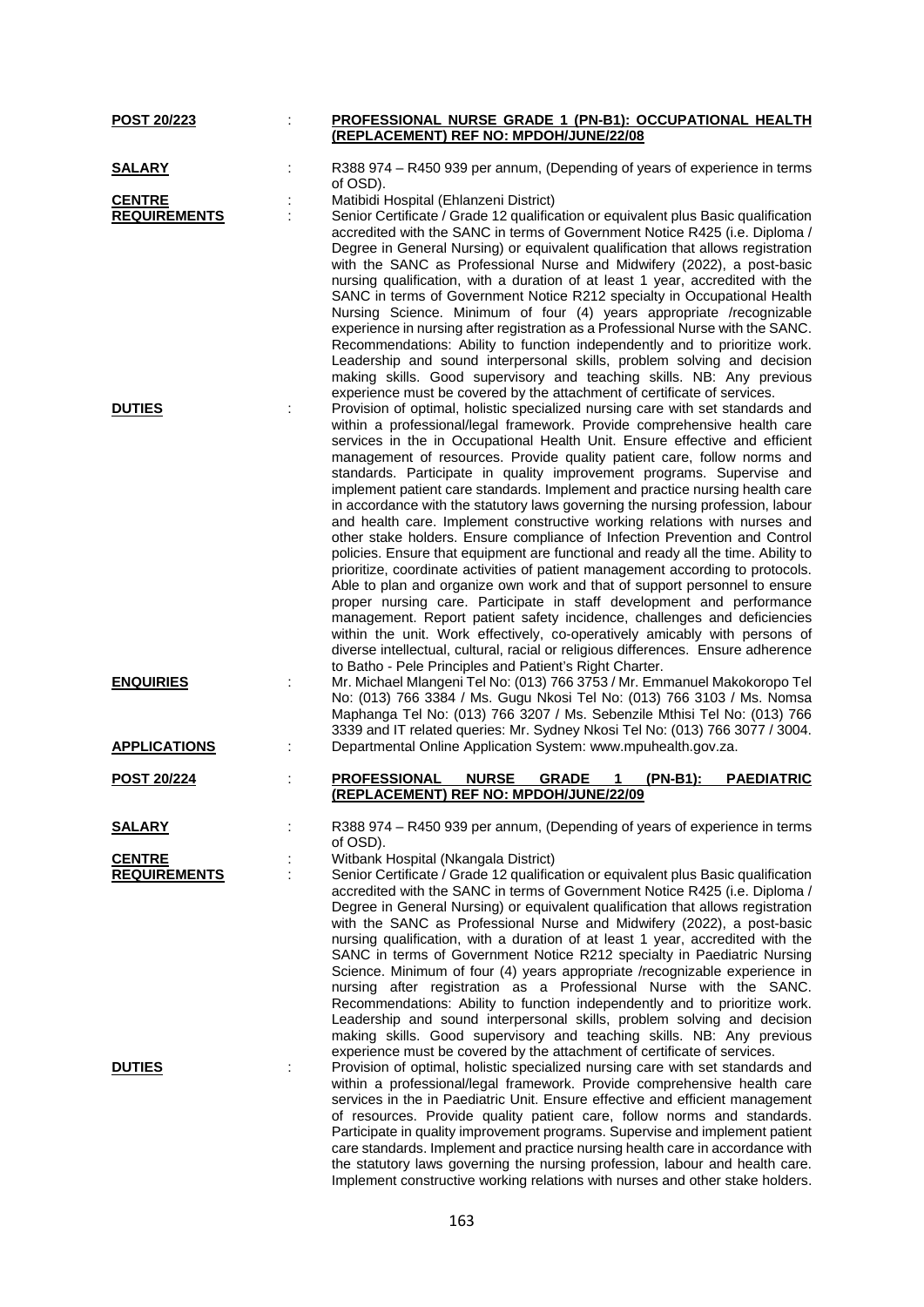| <b>ENQUIRIES</b>    |   | Ensure compliance of Infection Prevention and Control policies. Ensure that<br>equipment are functional and ready all the time. Ability to prioritize, coordinate<br>activities of patient management according to protocols. Able to plan and<br>organize own work and that of support personnel to ensure proper nursing<br>care. Participate in staff development and performance management. Report<br>patient safety incidence, challenges and deficiencies within the unit. Work<br>effectively, co-operatively amicably with persons of diverse intellectual,<br>cultural, racial or religious differences. Ensure adherence to Batho - Pele<br>Principles and Patient's Right Charter.<br>Mr. Michael Mlangeni Tel No: (013) 766 3753 / Mr. Emmanuel Makokoropo Tel<br>No: (013) 766 3384 / Ms. Gugu Nkosi Tel No: (013) 766 3103 / Ms. Nomsa<br>Maphanga Tel No: (013) 766 3207 / Ms. Sebenzile Mthisi Tel No: (013) 766                                                                                                                                                                                                                                                                                                                                                                                                                                 |
|---------------------|---|-------------------------------------------------------------------------------------------------------------------------------------------------------------------------------------------------------------------------------------------------------------------------------------------------------------------------------------------------------------------------------------------------------------------------------------------------------------------------------------------------------------------------------------------------------------------------------------------------------------------------------------------------------------------------------------------------------------------------------------------------------------------------------------------------------------------------------------------------------------------------------------------------------------------------------------------------------------------------------------------------------------------------------------------------------------------------------------------------------------------------------------------------------------------------------------------------------------------------------------------------------------------------------------------------------------------------------------------------------------------|
| <b>APPLICATIONS</b> | ÷ | 3339 and IT related queries: Mr. Sydney Nkosi Tel No: (013) 766 3077 / 3004.<br>Departmental Online Application System: www.mpuhealth.gov.za.                                                                                                                                                                                                                                                                                                                                                                                                                                                                                                                                                                                                                                                                                                                                                                                                                                                                                                                                                                                                                                                                                                                                                                                                                     |
| <u>POST 20/225</u>  |   | PROFESSIONAL NURSE GRADE 1 (PN-B1): ADVANCED MIDWIFERY<br>(REPLACEMENTS) REF NO: MPDOH/JUNE/22/10 (X2 POSTS)                                                                                                                                                                                                                                                                                                                                                                                                                                                                                                                                                                                                                                                                                                                                                                                                                                                                                                                                                                                                                                                                                                                                                                                                                                                      |
| <b>SALARY</b>       |   | R388 974 – R450 939 per annum, (Depending of years of experience in terms<br>of OSD).                                                                                                                                                                                                                                                                                                                                                                                                                                                                                                                                                                                                                                                                                                                                                                                                                                                                                                                                                                                                                                                                                                                                                                                                                                                                             |
| <b>CENTRE</b>       |   | Witbank Hospital (Nkangala District)                                                                                                                                                                                                                                                                                                                                                                                                                                                                                                                                                                                                                                                                                                                                                                                                                                                                                                                                                                                                                                                                                                                                                                                                                                                                                                                              |
| <b>REQUIREMENTS</b> |   | Senior Certificate / Grade 12 qualification or equivalent plus Basic qualification<br>accredited with the SANC in terms of Government Notice R425 (i.e. Diploma /<br>Degree in General Nursing) or equivalent qualification that allows registration<br>with the SANC as Professional Nurse and Midwifery (2022), a post-basic<br>nursing qualification, with a duration of at least 1 year, accredited with the<br>SANC in terms of Government Notice R212 specialty in Advanced Midwifery<br>Nursing Science. Minimum of four (4) years appropriate /recognizable<br>experience in nursing after registration as a Professional Nurse with the SANC.<br>Recommendations: Ability to function independently and to prioritize work.<br>Leadership and sound interpersonal skills, problem solving and decision<br>making skills. Good supervisory and teaching skills. NB: Any previous<br>experience must be covered by the attachment of certificate of services.                                                                                                                                                                                                                                                                                                                                                                                              |
| <b>DUTIES</b>       |   | Provision of optimal, holistic specialized nursing care with set standards and<br>within a professional/legal framework. Provide comprehensive health care<br>services in the in Advanced Midwifery Unit. Ensure effective and efficient<br>management of resources. Provide quality patient care, follow norms and<br>standards. Participate in quality improvement programs. Supervise and<br>implement patient care standards. Implement and practice nursing health care<br>in accordance with the statutory laws governing the nursing profession, labor<br>and health care. Implement constructive working relations with nurses and<br>other stake holders. Ensure compliance of Infection Prevention and Control<br>policies. Ensure that equipment are functional and ready all the time. Ability to<br>prioritize, coordinate activities of patient management according to protocols.<br>Able to plan and organize own work and that of support personnel to ensure<br>proper nursing care. Participate in staff development and performance<br>management. Report patient safety incidence, challenges and deficiencies<br>within the unit. Work effectively, co-operatively amicably with persons of<br>diverse intellectual, cultural, racial or religious differences. Ensure adherence<br>to Batho - Pele Principles and Patient's Right Charter. |
| <b>ENQUIRIES</b>    |   | Mr. Michael Mlangeni Tel No: (013) 766 3753 / Mr. Emmanuel Makokoropo Tel<br>No: (013) 766 3384 / Ms. Gugu Nkosi Tel No: (013) 766 3103 / Ms. Nomsa<br>Maphanga Tel No: (013) 766 3207 / Ms. Sebenzile Mthisi Tel No: (013) 766<br>3339 and IT related queries: Mr. Sydney Nkosi Tel No: (013) 766 3077 / 3004.                                                                                                                                                                                                                                                                                                                                                                                                                                                                                                                                                                                                                                                                                                                                                                                                                                                                                                                                                                                                                                                   |
| <b>APPLICATIONS</b> | ÷ | Departmental Online Application System: www.mpuhealth.gov.za.                                                                                                                                                                                                                                                                                                                                                                                                                                                                                                                                                                                                                                                                                                                                                                                                                                                                                                                                                                                                                                                                                                                                                                                                                                                                                                     |
| POST 20/226         | ÷ | <b>NURSE</b><br><b>PROFESSIONAL</b><br><b>GRADE</b><br>(PN-B1):<br><b>ONCOLOGY</b><br>1<br>(REPLACEMENT) REF NO: MPDOH/JUNE/22/11                                                                                                                                                                                                                                                                                                                                                                                                                                                                                                                                                                                                                                                                                                                                                                                                                                                                                                                                                                                                                                                                                                                                                                                                                                 |
| <u>SALARY</u>       |   | R388 974 – R450 939 per annum, (Depending of years of experience in terms<br>of OSD).                                                                                                                                                                                                                                                                                                                                                                                                                                                                                                                                                                                                                                                                                                                                                                                                                                                                                                                                                                                                                                                                                                                                                                                                                                                                             |
| <b>CENTRE</b>       |   | Witbank Hospital (Nkangala District)                                                                                                                                                                                                                                                                                                                                                                                                                                                                                                                                                                                                                                                                                                                                                                                                                                                                                                                                                                                                                                                                                                                                                                                                                                                                                                                              |
| <b>REQUIREMENTS</b> |   | Senior Certificate / Grade 12 qualification or equivalent plus Basic qualification<br>accredited with the SANC in terms of Government Notice R425 (i.e. Diploma /<br>Degree in General Nursing) or equivalent qualification that allows registration<br>with the SANC as Professional Nurse and Midwifery (2022), a post-basic<br>nursing qualification, with a duration of at least 1 year, accredited with the                                                                                                                                                                                                                                                                                                                                                                                                                                                                                                                                                                                                                                                                                                                                                                                                                                                                                                                                                  |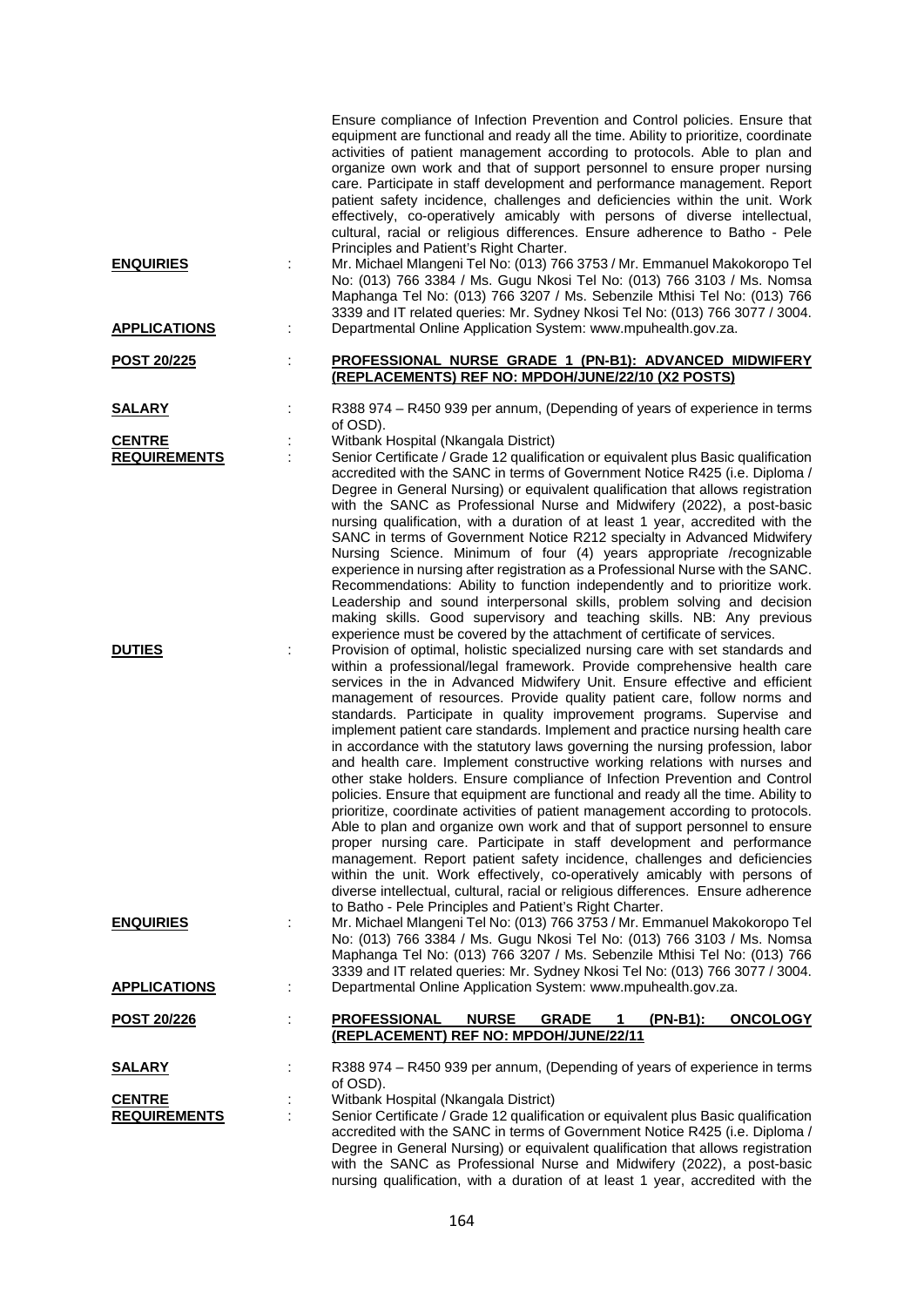|                                                       |    | SANC in terms of Government Notice R212 specialty in Oncology Nursing<br>Science. Minimum of four (4) years appropriate /recognizable experience in<br>nursing after registration as a Professional Nurse with the SANC.<br>Recommendations: Ability to function independently and to prioritize work.<br>Leadership and sound interpersonal skills, problem solving and decision<br>making skills. Good supervisory and teaching skills. NB: Any previous<br>experience must be covered by the attachment of certified certificate of<br>services.                                                                                                                                                                                                                                                                                                                                                                                                                                                                                                                                                                                                                                                                                                                                                                                                                                                                                                                                                                                             |
|-------------------------------------------------------|----|-------------------------------------------------------------------------------------------------------------------------------------------------------------------------------------------------------------------------------------------------------------------------------------------------------------------------------------------------------------------------------------------------------------------------------------------------------------------------------------------------------------------------------------------------------------------------------------------------------------------------------------------------------------------------------------------------------------------------------------------------------------------------------------------------------------------------------------------------------------------------------------------------------------------------------------------------------------------------------------------------------------------------------------------------------------------------------------------------------------------------------------------------------------------------------------------------------------------------------------------------------------------------------------------------------------------------------------------------------------------------------------------------------------------------------------------------------------------------------------------------------------------------------------------------|
| <b>DUTIES</b>                                         |    | Provision of optimal, holistic specialized nursing care with set standards and<br>within a professional/legal framework. Provide comprehensive health care<br>services in the in Oncology Unit. Ensure effective and efficient management of<br>resources. Provide quality patient care, follow norms and standards.<br>Participate in quality improvement programs. Supervise and implement patient<br>care standards. Implement and practice nursing health care in accordance with<br>the statutory laws governing the nursing profession, labor and health care.<br>Implement constructive working relations with nurses and other stake holders.<br>Ensure compliance of Infection Prevention and Control policies. Ensure that<br>equipment are functional and ready all the time. Ability to prioritize, coordinate<br>activities of patient management according to protocols. Able to plan and<br>organize own work and that of support personnel to ensure proper nursing<br>care. Participate in staff development and performance management. Report<br>patient safety incidence, challenges and deficiencies within the unit. Work<br>effectively, co-operatively amicably with persons of diverse intellectual,<br>cultural, racial or religious differences. Ensure adherence to Batho - Pele<br>Principles and Patient's Right Charter.                                                                                                                                                                                         |
| <b>ENQUIRIES</b>                                      | ÷  | Mr. Michael Mlangeni Tel No: (013) 766 3753 / Mr. Emmanuel Makokoropo Tel<br>No: (013) 766 3384 / Ms. Gugu Nkosi Tel No: (013) 766 3103 / Ms. Nomsa<br>Maphanga Tel No: (013) 766 3207 / Ms. Sebenzile Mthisi Tel No: (013) 766<br>3339 and IT related queries: Mr. Sydney Nkosi Tel No: (013) 766 3077 / 3004.                                                                                                                                                                                                                                                                                                                                                                                                                                                                                                                                                                                                                                                                                                                                                                                                                                                                                                                                                                                                                                                                                                                                                                                                                                 |
| <b>APPLICATIONS</b>                                   | İ. | Departmental Online Application System: www.mpuhealth.gov.za.                                                                                                                                                                                                                                                                                                                                                                                                                                                                                                                                                                                                                                                                                                                                                                                                                                                                                                                                                                                                                                                                                                                                                                                                                                                                                                                                                                                                                                                                                   |
| <b>POST 20/227</b>                                    |    | <b>ASSISTANT</b><br>DIRECTOR:<br><b>SUPPLY</b><br><b>CHAIN</b><br><b>MANAGEMENT</b><br>(REPLACEMENT) REF NO: MPDOH/JUNE/22/12                                                                                                                                                                                                                                                                                                                                                                                                                                                                                                                                                                                                                                                                                                                                                                                                                                                                                                                                                                                                                                                                                                                                                                                                                                                                                                                                                                                                                   |
| <b>SALARY</b><br><b>CENTRE</b><br><b>REQUIREMENTS</b> | ÷  | R382 245 per annum, (plus service benefits)<br>Witbank Hospital (Nkangala District)<br>Senior Certificate / Grade 12 plus Diploma / Degree in Finance / Logistics /<br>Procurement / Supply Chain / Financial / Accounting Managements with 3 - 5<br>years' extensive relevant experience of which three (3) years' experience must<br>be at supervisory / managerial (Level 8). Experience in acquisition of goods<br>and services, procurement of goods, logistic, fleet management, and demand<br>and contract management. Computer literacy, presentation skills, good<br>communication skill and excellent interpersonal relations. Experience on<br>government systems (BAS & LOGIS) and knowledge of financial prescripts.<br>Knowledge of legislative prescripts governing the public sector Financial<br>Administration, but emphasis should be on the Public Finance Management<br>Act and Treasury Regulations, the Preferential Procurement Policy Framework<br>Act of 2000, supply chain management. A guide to Accounting Officer /<br>Authority and practice notes. Full knowledge of management and performance<br>on the transversal system used in Government. Skills such as MS Word and<br>Excel Spreadsheet application of any software, financial analytical skills, will<br>be a pre-requisite. Extensive knowledge of all relevant legislation. Practical<br>knowledge of Basic Accounting System (BAS) and LOGIS including SCOA<br>(Standard Chart of Accountants). Valid driver's licence. Analytical skills. A valid |
| <b>DUTIES</b>                                         |    | driver's licence.                                                                                                                                                                                                                                                                                                                                                                                                                                                                                                                                                                                                                                                                                                                                                                                                                                                                                                                                                                                                                                                                                                                                                                                                                                                                                                                                                                                                                                                                                                                               |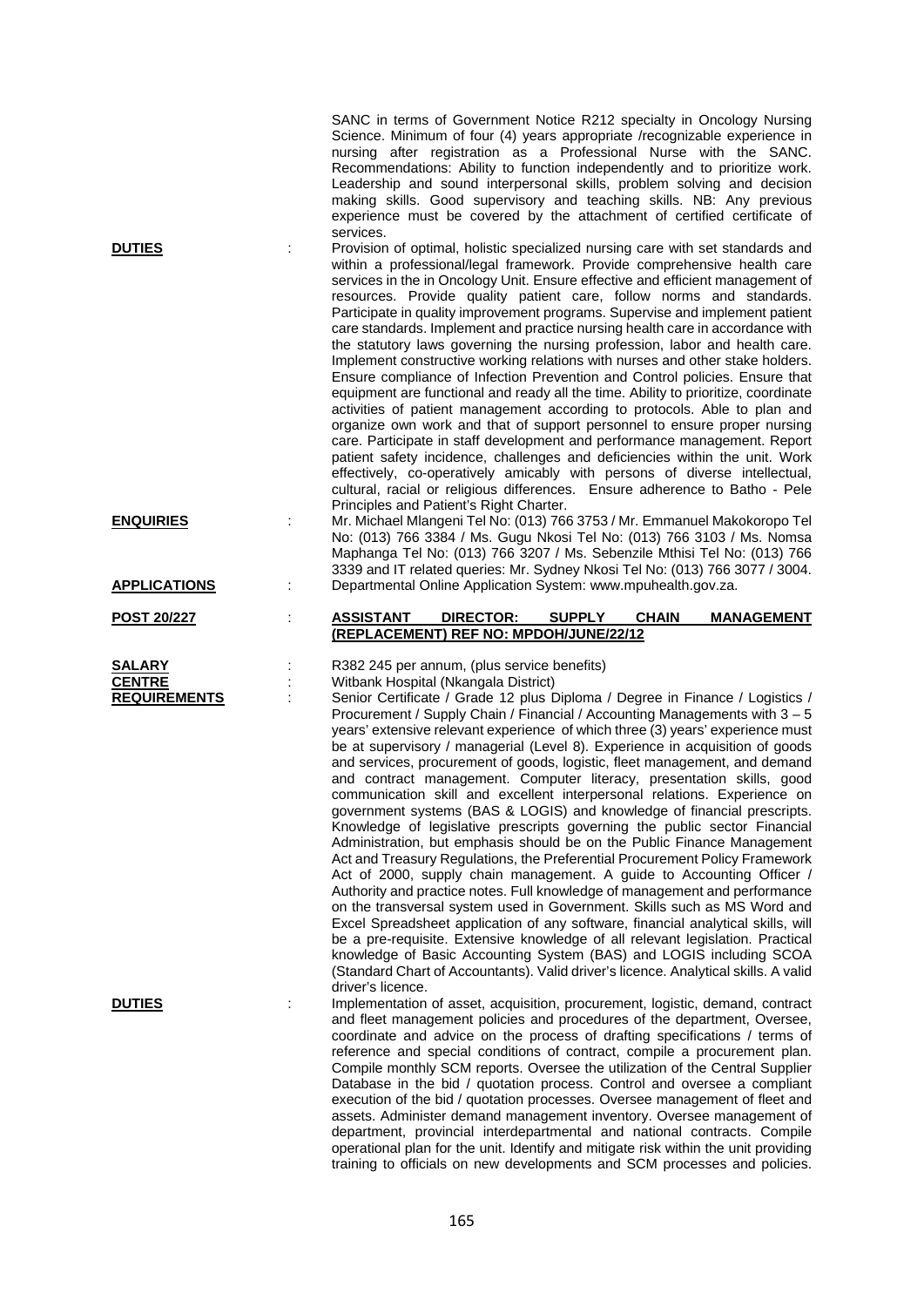|                                         |   | Management of Human Resource in the unit including performance<br>assessment of the officials in the unit.                                                                                                                                                                                                                                                                                                                                                                                                                                                                                                                                                                                                                                                                                                                                                                                                                                                                                                                                                                                                                                                                                                                                                                                                                                                                                                                                                                                                                                                                                                                                                                                                                                                          |
|-----------------------------------------|---|---------------------------------------------------------------------------------------------------------------------------------------------------------------------------------------------------------------------------------------------------------------------------------------------------------------------------------------------------------------------------------------------------------------------------------------------------------------------------------------------------------------------------------------------------------------------------------------------------------------------------------------------------------------------------------------------------------------------------------------------------------------------------------------------------------------------------------------------------------------------------------------------------------------------------------------------------------------------------------------------------------------------------------------------------------------------------------------------------------------------------------------------------------------------------------------------------------------------------------------------------------------------------------------------------------------------------------------------------------------------------------------------------------------------------------------------------------------------------------------------------------------------------------------------------------------------------------------------------------------------------------------------------------------------------------------------------------------------------------------------------------------------|
| <b>ENQUIRIES</b>                        |   | Mr. Michael Mlangeni Tel No: (013) 766 3753 / Mr. Emmanuel Makokoropo Tel<br>No: (013) 766 3384 / Ms. Gugu Nkosi Tel No: (013) 766 3103 / Ms. Nomsa<br>Maphanga Tel No: (013) 766 3207 / Ms. Sebenzile Mthisi Tel No: (013) 766<br>3339 and IT related queries: Mr. Sydney Nkosi Tel No: (013) 766 3077 / 3004.                                                                                                                                                                                                                                                                                                                                                                                                                                                                                                                                                                                                                                                                                                                                                                                                                                                                                                                                                                                                                                                                                                                                                                                                                                                                                                                                                                                                                                                     |
| <b>APPLICATIONS</b>                     | t | Departmental Online Application System: www.mpuhealth.gov.za.                                                                                                                                                                                                                                                                                                                                                                                                                                                                                                                                                                                                                                                                                                                                                                                                                                                                                                                                                                                                                                                                                                                                                                                                                                                                                                                                                                                                                                                                                                                                                                                                                                                                                                       |
| <b>POST 20/228</b>                      |   | ASSISTANT DIRECTOR: FINANCE REF NO: MPDOH/JUNE/22/13 (X2<br><b>POSTS)</b><br>(Re-Advertisement)                                                                                                                                                                                                                                                                                                                                                                                                                                                                                                                                                                                                                                                                                                                                                                                                                                                                                                                                                                                                                                                                                                                                                                                                                                                                                                                                                                                                                                                                                                                                                                                                                                                                     |
| <b>SALARY</b><br><b>CENTRE</b>          | ÷ | R382 245 per annum, (plus service benefits)<br>Gert Sibande District Office, Ermelo and KwaMhlanga Hospital (Nkangala<br>District)                                                                                                                                                                                                                                                                                                                                                                                                                                                                                                                                                                                                                                                                                                                                                                                                                                                                                                                                                                                                                                                                                                                                                                                                                                                                                                                                                                                                                                                                                                                                                                                                                                  |
| <b>REQUIREMENTS</b>                     |   | Senior Certificate / Grade 12 plus Diploma / Degree in Finance / Financial /<br>Accounting with $3 - 5$ years' extensive relevant experience of which three (3)<br>years' experience must be at supervisory / managerial (Level 8) within<br>Financial / Accounting Management Environment. Knowledge of legislative<br>prescripts governing the public sector Financial Administration, but emphasis<br>should be on the Public Finance Management Act and Treasury Regulations,<br>the Preferential Procurement Policy Framework Act of 2000, supply chain<br>management. A guide to Accounting Officer / Authority and practice notes. Full<br>knowledge of management and performance on the transversal system used<br>in Government. Skills such as MS Word and Excel Spreadsheet application of<br>any software, financial analytical skills, will be a pre-requisite. Extensive<br>knowledge of all relevant legislation. Practical knowledge of Basic Accounting<br>System (BAS) and LOGIS including SCOA (Standard Chart of Accountants).<br>Analytical skills. A valid driver's licence.                                                                                                                                                                                                                                                                                                                                                                                                                                                                                                                                                                                                                                                                 |
| <b>DUTIES</b>                           |   | Responsible for the effective financial management and accounting which<br>includes: the implementation of financial systems and timely submission of<br>financial reports in strict compliance with the PFMA and other prescripts,<br>preparation and maintenance of bank reconciliation statements, preparation,<br>compilation and interpretation of Interim and Annual Financial Statements.<br>Develop and manage the budget processes in the institution in conjunction with<br>hospital management and other stakeholders in line with departmental<br>financial strategy. Improve supply chain management compliance in line with<br>related prescripts. Develop, implement and monitor measures designed to<br>collection.<br>optimize<br>revenue<br>Manage<br>institutional<br>fleet,<br>and<br>maintenance/repairs of infrastructure and buildings. Ensure that all payments<br>for compensation of employees, goods and services, transfers, subsidies and<br>reporting are efficiently and effectively performed. Reconcile all ledger<br>accounts with control accounts in the ledger. Liaise with relevant role players<br>regarding transversal financial matters. Ensure that all financial records and<br>documents are kept safe and up to date. Must be able to identify, develop and<br>implement internal controls (including policies) to prevent unauthorized,<br>irregular and fruitful expenditure. Ensure effective management of debtors.<br>Manage Finance staff, undertake human resource and other related<br>administrative functions, and ensure sound financial management is provided<br>all the time within the hospital. Identification of measure cost drivers and<br>develop strategies to minimize over spending of budget. |
| <b>ENQUIRIES</b><br><b>APPLICATIONS</b> | ÷ | Mr. Michael Mlangeni Tel No: (013) 766 3753 / Mr. Emmanuel Makokoropo Tel<br>No: (013) 766 3384 / Ms. Gugu Nkosi Tel No: (013) 766 3103 / Ms. Nomsa<br>Maphanga Tel No: (013) 766 3207 / Ms. Sebenzile Mthisi Tel No: (013) 766<br>3339 and IT related queries: Mr. Sydney Nkosi Tel No: (013) 766 3077 / 3004.<br>Departmental Online Application System: www.mpuhealth.gov.za.                                                                                                                                                                                                                                                                                                                                                                                                                                                                                                                                                                                                                                                                                                                                                                                                                                                                                                                                                                                                                                                                                                                                                                                                                                                                                                                                                                                    |
|                                         |   |                                                                                                                                                                                                                                                                                                                                                                                                                                                                                                                                                                                                                                                                                                                                                                                                                                                                                                                                                                                                                                                                                                                                                                                                                                                                                                                                                                                                                                                                                                                                                                                                                                                                                                                                                                     |
| <u>POST 20/229</u>                      |   | OCCUPATIONAL THERAPIST GRADE 1 (REPLACEMENT) REF NO:<br>MPDOH/JUNE/22/14                                                                                                                                                                                                                                                                                                                                                                                                                                                                                                                                                                                                                                                                                                                                                                                                                                                                                                                                                                                                                                                                                                                                                                                                                                                                                                                                                                                                                                                                                                                                                                                                                                                                                            |
| <u>SALARY</u>                           |   | R322 746 - R367 299 per annum, (Depending of years of experience in terms<br>of OSD).                                                                                                                                                                                                                                                                                                                                                                                                                                                                                                                                                                                                                                                                                                                                                                                                                                                                                                                                                                                                                                                                                                                                                                                                                                                                                                                                                                                                                                                                                                                                                                                                                                                                               |
| <b>CENTRE</b>                           |   | Middelburg Hospital (Nkangala District)                                                                                                                                                                                                                                                                                                                                                                                                                                                                                                                                                                                                                                                                                                                                                                                                                                                                                                                                                                                                                                                                                                                                                                                                                                                                                                                                                                                                                                                                                                                                                                                                                                                                                                                             |
| <b>REQUIREMENTS</b>                     |   | Senior Certificate / Grade 12 plus appropriate qualification that allows for the<br>registration with the HPCSA in the relevant profession (where applicable).<br>Current registration with the HPCSA as an Occupational Therapist (2022)                                                                                                                                                                                                                                                                                                                                                                                                                                                                                                                                                                                                                                                                                                                                                                                                                                                                                                                                                                                                                                                                                                                                                                                                                                                                                                                                                                                                                                                                                                                           |

(Independent Practice). A valid work permit will be required from non-South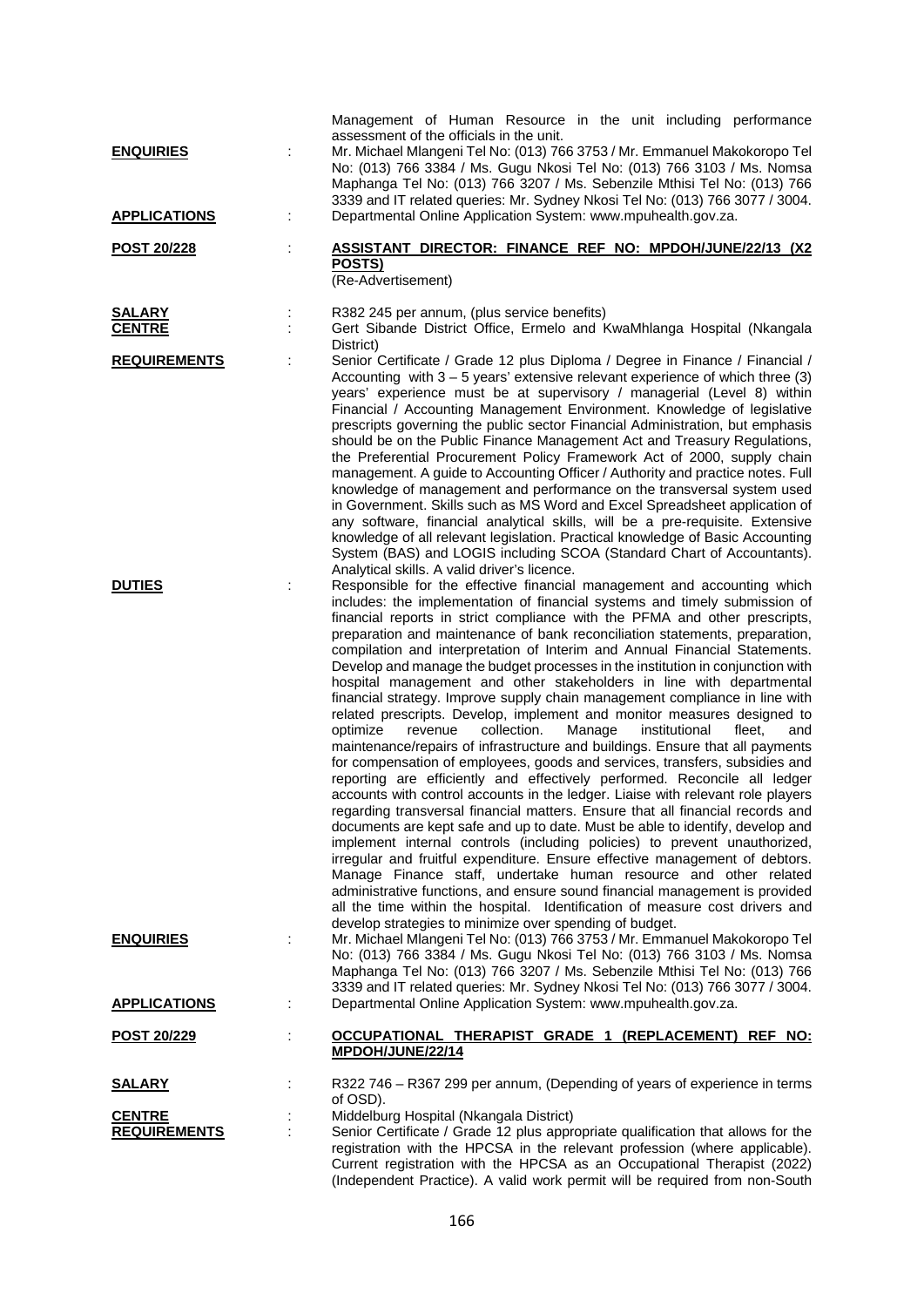|                                                       |   | Africans. Grade 1: No experience required after registration with the HPCSA<br>as an Occupational Therapist (Independent Practice). Minimum of 1 year<br>relevant experience after registration with a recognised Foreign Health<br>Professions and / or the HPCSA as an Occupational Therapist (Independent<br>Practice) for foreign qualified employees. Clinical experience in general adult<br>and pediatric assessment and treatment is required. Knowledge in the fields of<br>mental health, vocational rehabilitation, neurology, hand injuries, burns,<br>amputations, developmental delays, etc. is be expected. Clinical experience in<br>these fields will be beneficial. NB: Any previous experience must be covered<br>by the attachment of certificate of services.                                                                                                                                                                                                                                                                                                                                                                                                                                                                                                                                                                                                                                                                                                             |
|-------------------------------------------------------|---|------------------------------------------------------------------------------------------------------------------------------------------------------------------------------------------------------------------------------------------------------------------------------------------------------------------------------------------------------------------------------------------------------------------------------------------------------------------------------------------------------------------------------------------------------------------------------------------------------------------------------------------------------------------------------------------------------------------------------------------------------------------------------------------------------------------------------------------------------------------------------------------------------------------------------------------------------------------------------------------------------------------------------------------------------------------------------------------------------------------------------------------------------------------------------------------------------------------------------------------------------------------------------------------------------------------------------------------------------------------------------------------------------------------------------------------------------------------------------------------------|
| <b>DUTIES</b>                                         |   | To provide optimal and evidence based occupational therapy in individual and<br>group settings for in, out and clinics patients. To administer standardized and<br>clinical assessments to patients requiring FCEs and other clinical reports. To<br>perform and complete administrative functions including record keeping,<br>statistics, participate in various meetings and awareness campaigns. To plan<br>for and participate in internal and external audits and ensure departmental<br>standards and effective service delivery. To participate in the performance<br>management and training and development programs within the department.<br>To supervise junior level staff. To supervise allocated students and learners.                                                                                                                                                                                                                                                                                                                                                                                                                                                                                                                                                                                                                                                                                                                                                        |
| <b>ENQUIRIES</b>                                      |   | Mr. Michael Mlangeni Tel No: (013) 766 3753 / Mr. Emmanuel Makokoropo Tel<br>No: (013) 766 3384 / Ms. Gugu Nkosi Tel No: (013) 766 3103 / Ms. Nomsa<br>Maphanga Tel No: (013) 766 3207 / Ms. Sebenzile Mthisi Tel No: (013) 766<br>3339 and IT related queries: Mr. Sydney Nkosi Tel No: (013) 766 3077 / 3004.                                                                                                                                                                                                                                                                                                                                                                                                                                                                                                                                                                                                                                                                                                                                                                                                                                                                                                                                                                                                                                                                                                                                                                                |
| <b>APPLICATIONS</b>                                   | ÷ | Departmental Online Application System: www.mpuhealth.gov.za.                                                                                                                                                                                                                                                                                                                                                                                                                                                                                                                                                                                                                                                                                                                                                                                                                                                                                                                                                                                                                                                                                                                                                                                                                                                                                                                                                                                                                                  |
| <b>POST 20/230</b>                                    | İ | SENIOR STATE<br><b>ACCOUNTANT:</b><br><b>BUDGET</b><br><b>EXPENDITURE</b><br><b>AND</b><br>(REPLACEMENT) REF NO: MPDOH/JUNE/22/15                                                                                                                                                                                                                                                                                                                                                                                                                                                                                                                                                                                                                                                                                                                                                                                                                                                                                                                                                                                                                                                                                                                                                                                                                                                                                                                                                              |
| <b>SALARY</b><br><b>CENTRE</b><br><b>REQUIREMENTS</b> |   | R321 543 per annum, (plus service benefits)<br>Piet Retief Hospital (Gert Sibande District)<br>Senior Certificate / Grade 12 or equivalent qualification plus six (6) years<br>relevant experience in Finance and Financial Transversal Systems (LOGIS &<br>BAS) or Degree / Diploma in Finance / Logistics / Procurement / Supply Chain<br>/ Financial / Accounting Managements with three (3) years relevant experience<br>in Finance and Financial Transversal Systems (LOGIS & BAS). Understanding<br>financial Management as implemented in Government and within the context<br>infrastructure/construction<br>finance<br>of<br>and<br>spending.<br>Knowledge:<br>PFMA/Division of Revenue Act/Treasury Regulations/Practice Notes/<br>Instructions/Circulars. Departmental Supply Chain Management Policies,<br>Procedures and Delegations, Preferential Procurement Policy Framework Act<br>of 2000, Promotion of Access to Information Act of 2000. Promotion of<br>Administrative Justice Act of 2000. Government Immovable Asset<br>Management Act of 2007. Health Act and Regulations, Act 61 of 2003. National<br>Archives and Records Service Act of 1996. Public Service Act of 1994 and<br>Regulations.                                                                                                                                                                                                                                                                        |
| <b>DUTIES</b>                                         |   | Extract relevant infrastructure project data from BAS and other relevant<br>systems. Capture payments on LOGIS. Check budget allocation for payments<br>processing. Prepare payments reports for internal purposes and PWRT<br>schedule. Identify any variances of infrastructure projects expenditure against<br>budgets and cash flow projections to the Assistant Director Finance. Overall<br>management of staff and administration for the unit. Update financial<br>commitments in line with approved budgets and cash flow projections. Update<br>accruals for the unit on monthly basis. Validate that no duplicate payments as<br>made in terms of projects with a Cession Agreement in terms of<br>subcontractors. Attend to payment queries. Assist with supply chain<br>management. Prepare the issuing of Work orders or Task orders after SCM<br>processes have been completed. Assist with the capturing of invoices on<br>LOGIS/BAS for payments after signed off by Director and Chief Director.<br>[Authorization of issuing of work orders and payments of invoices will be the<br>Director and Chief Director in terms of delegations]. Assist to manage<br>adherence to financial policies [Division of Revenue Act, PFMA, SCM, National<br>and Provincial Treasury directives / prescripts, Finance instructions,<br>Departmental financial policies]. Development of employees. Undertake<br>human resources and other related administrative functions. Establish and |
| <b>ENQUIRIES</b>                                      |   | maintain effective and efficient communication arrangements.<br>Mr. Michael Mlangeni Tel No: (013) 766 3753 / Mr. Emmanuel Makokoropo Tel                                                                                                                                                                                                                                                                                                                                                                                                                                                                                                                                                                                                                                                                                                                                                                                                                                                                                                                                                                                                                                                                                                                                                                                                                                                                                                                                                      |

167

No: (013) 766 3384 / Ms. Gugu Nkosi Tel No: (013) 766 3103 / Ms. Nomsa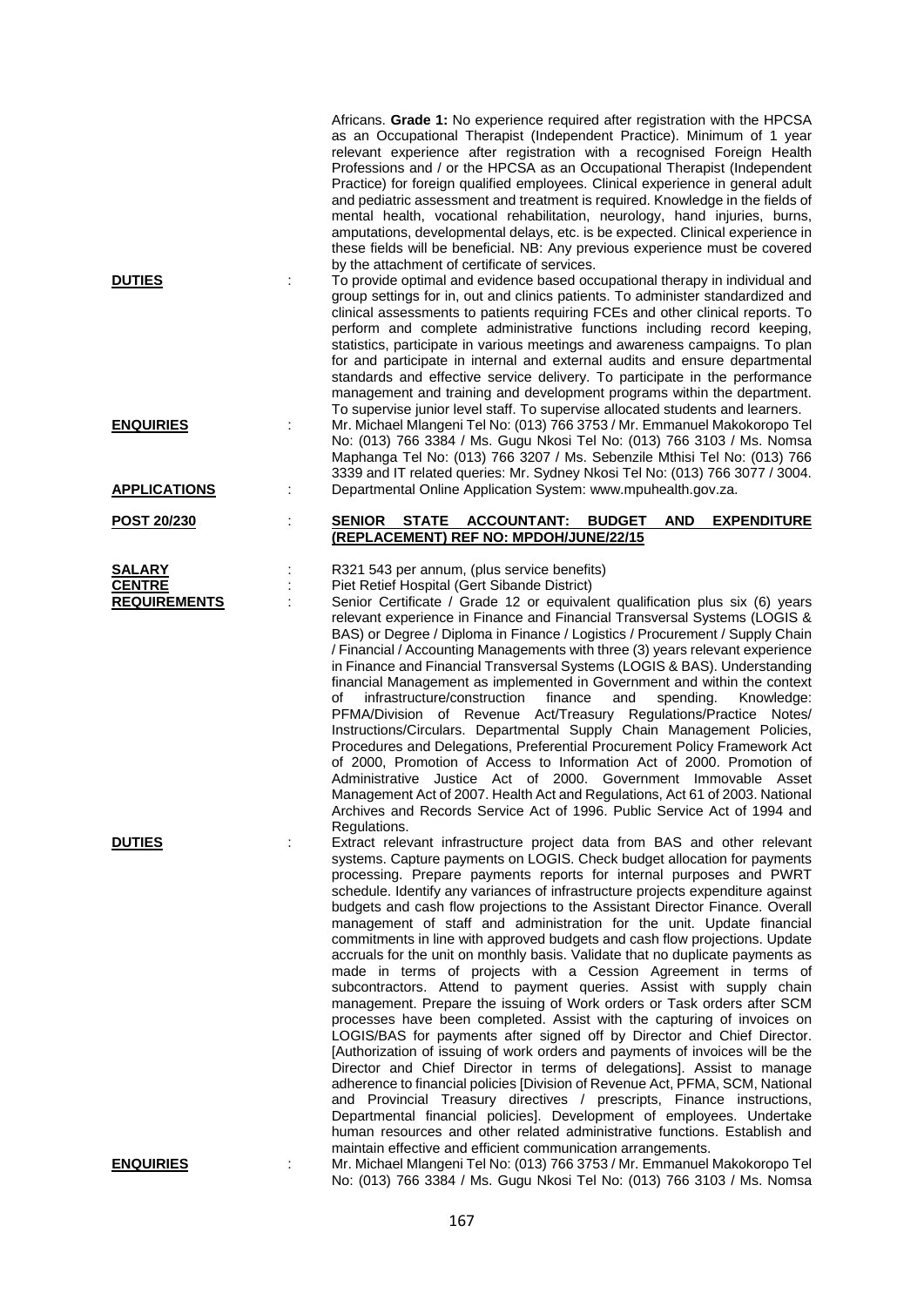| <b>APPLICATIONS</b>                            | Maphanga Tel No: (013) 766 3207 / Ms. Sebenzile Mthisi Tel No: (013) 766<br>3339 and IT related queries: Mr. Sydney Nkosi Tel No: (013) 766 3077 / 3004.<br>Departmental Online Application System: www.mpuhealth.gov.za.                                                                                                                                                                                                                                                                                                                                                                                                                                                                                                                                                                                                                                                                                                                                                                                                                                                                                                                                                                                |
|------------------------------------------------|----------------------------------------------------------------------------------------------------------------------------------------------------------------------------------------------------------------------------------------------------------------------------------------------------------------------------------------------------------------------------------------------------------------------------------------------------------------------------------------------------------------------------------------------------------------------------------------------------------------------------------------------------------------------------------------------------------------------------------------------------------------------------------------------------------------------------------------------------------------------------------------------------------------------------------------------------------------------------------------------------------------------------------------------------------------------------------------------------------------------------------------------------------------------------------------------------------|
| POST 20/231                                    | PROFESSIONAL NURSE GRADE 1 (PN-A2): GENERAL NURSING AND<br>MIDWIFERY (REPLACEMENTS) REF NO: MPDOH/JUNE/22/16 (X10<br>POSTS)                                                                                                                                                                                                                                                                                                                                                                                                                                                                                                                                                                                                                                                                                                                                                                                                                                                                                                                                                                                                                                                                              |
| <u>SALARY</u>                                  | R260 760 - R302 292 per annum, (Depending of years of experience in terms<br>of OSD).                                                                                                                                                                                                                                                                                                                                                                                                                                                                                                                                                                                                                                                                                                                                                                                                                                                                                                                                                                                                                                                                                                                    |
| <b>CENTRE</b>                                  | Middelburg Hospital (Nkangala District) (X9 Posts)                                                                                                                                                                                                                                                                                                                                                                                                                                                                                                                                                                                                                                                                                                                                                                                                                                                                                                                                                                                                                                                                                                                                                       |
| <b>REQUIREMENTS</b>                            | Paulina Morapeli CHC (Gert Sibande District) (X1 Post)<br>Senior Certificate/ Grade 12 qualification or equivalent plus Basic qualification<br>accredited with the SANC in terms of Government Notice R425 (I.E. Diploma/<br>Degree in General Nursing and Midwifery) or equivalent qualification that<br>allows registration with the SANC as Professional Nurse and Midwifery (2022).<br>Current registration with SANC as Professional Nurse. A minimum of 1-10<br>years appropriate/ recognizable experience in nursing after registration as a<br>Professional Nurse with the SANC in General Nursing. Recommendations:<br>Ability to function independently and to prioritize work. Leadership and sound<br>interpersonal skills, problem solving and decision making skills. Good<br>supervisory and teaching skills. NB: Any previous experience must be covered                                                                                                                                                                                                                                                                                                                                 |
| <b>DUTIES</b>                                  | by the attachment of certificate of services.<br>Demonstrate an understanding of Nursing legislation and related legal and<br>ethical nursing practices. Perform a clinical nursing practice in accordance with<br>the scope of practice and nursing standards as determined by the health<br>facility. Promote quality of nursing care as directed by the professional scope<br>of practice and standards. Participate in the implementation of the National<br>Core Standards and Ideal Hospital Realization Framework. Demonstrate<br>effective communication with patients, supervisors and other clinicians,<br>including report writing when required. Work as part of the milt-disciplinary<br>team to ensure quality nursing care. Work effectively, co-operatively amicably<br>with persons of diverse intellectual, cultural, racial or religious differences. Able<br>to plan and organize own work and that of support personnel to ensure proper<br>nursing care. Display a concern for patients, promoting and advocating proper<br>treatment and care including awareness and willingness to respond to Patient<br>needs, requirements and expectations (Batho- Pele). Effectively manage |
| <b>ENQUIRIES</b>                               | resources allocated in your unit.<br>Mr. Michael Mlangeni Tel No: (013) 766 3753 / Mr. Emmanuel Makokoropo Tel<br>No: (013) 766 3384 / Ms. Gugu Nkosi Tel No: (013) 766 3103 / Ms. Nomsa<br>Maphanga Tel No: (013) 766 3207 / Ms. Sebenzile Mthisi Tel No: (013) 766<br>3339 and IT related queries: Mr. Sydney Nkosi Tel No: (013) 766 3077 / 3004.                                                                                                                                                                                                                                                                                                                                                                                                                                                                                                                                                                                                                                                                                                                                                                                                                                                     |
| <b>APPLICATIONS</b>                            | Departmental Online Application System: www.mpuhealth.gov.za.                                                                                                                                                                                                                                                                                                                                                                                                                                                                                                                                                                                                                                                                                                                                                                                                                                                                                                                                                                                                                                                                                                                                            |
| <u>POST 20/232</u>                             | OFFICER (REPLACEMENT)<br>PRINCIPAL PERSONNEL<br><b>REF</b><br>NO:<br>MPDOH/JUNE/22/17                                                                                                                                                                                                                                                                                                                                                                                                                                                                                                                                                                                                                                                                                                                                                                                                                                                                                                                                                                                                                                                                                                                    |
| SALARY<br><b>CENTRE</b><br><b>REQUIREMENTS</b> | R261 372 per annum, (plus service benefits)<br>Bethal Hospital (Gert Sibande District)<br>Senior Certificate / Grade 12 or equivalent plus three (3) years' experience in<br>Human Resource unit or Diploma / Degree in Human Resource, Administration<br>/ Public Management. Extensive knowledge of PERSAL and at list must have<br>three PERSAL courses including interpreting PERSAL reports. A Good<br>understanding and Functional knowledge of the Public Service Act, Public<br>Service regulations, Basic condition of employment Act, Employment Equity<br>Act, Computer literacy, Good interpersonal skills, Good written and verbal<br>communication skills. Ability to work under pressure. Sound communication<br>and interpersonal skills. Analytical skills on problem solving, decision making<br>and organizational skills. Computer literacy particularly MS, Excel, outlook &<br>Word. A valid driver's licence will serve as an added advantage.                                                                                                                                                                                                                                    |
| <b>DUTIES</b>                                  | Implement and maintain human resource administration practices. Render<br>administrative functions including the following: recruitment and selection of<br>staff. HR provisioning (recruitment and selection, appointments, transfers,<br>verification of qualifications, vetting of candidates, secretarial functions for<br>interviews, absorptions of staff, probationary periods, etc. and also responsible<br>for conditions of service and benefits: leave salaries, leave graduates,                                                                                                                                                                                                                                                                                                                                                                                                                                                                                                                                                                                                                                                                                                             |

pensions, termination of services, procedure on Incapacity leave and ill-health,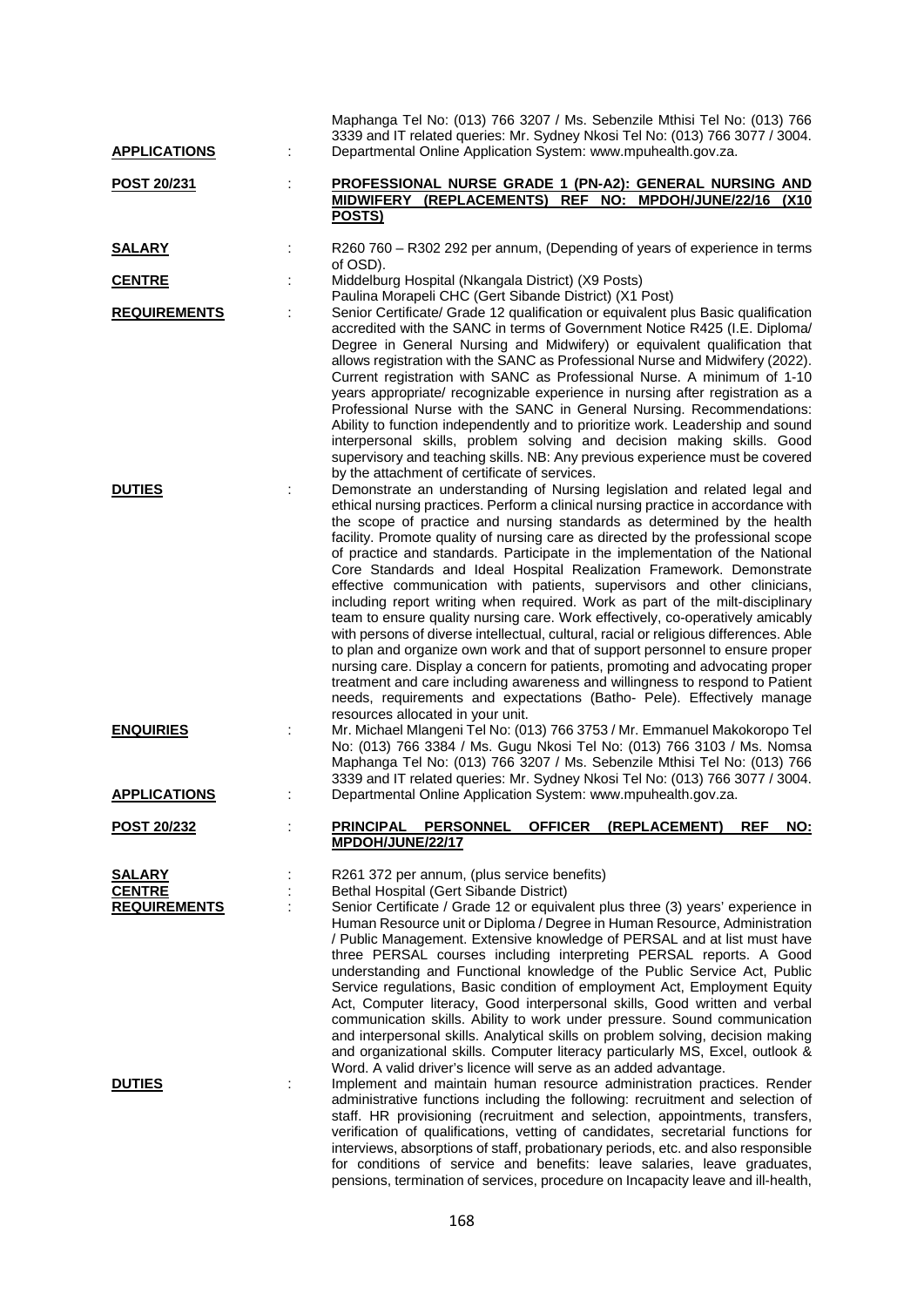|                                                       |    | housing allowance, overtime, translations and writing reports etc.). Coordinate<br>Performance management system, address human resource administration<br>enquiries to ensure the correct implementation of human resource<br>management practices, inform, guide and advice the staff on human resource<br>administration matters to enhance the correct implementation of human<br>resource administration practices/policies. Assist with preparation of reports on<br>human resource administration issues and statistics. Coordinate the<br>implementation of recruitment and selection process. Provide support to Chief<br>Personnel Officer / HR Manager.                                                                                                                                                                                                                                                                                                                                                                                                                                                                                                                                                                                                                                                                                                                                                                                                                                             |
|-------------------------------------------------------|----|----------------------------------------------------------------------------------------------------------------------------------------------------------------------------------------------------------------------------------------------------------------------------------------------------------------------------------------------------------------------------------------------------------------------------------------------------------------------------------------------------------------------------------------------------------------------------------------------------------------------------------------------------------------------------------------------------------------------------------------------------------------------------------------------------------------------------------------------------------------------------------------------------------------------------------------------------------------------------------------------------------------------------------------------------------------------------------------------------------------------------------------------------------------------------------------------------------------------------------------------------------------------------------------------------------------------------------------------------------------------------------------------------------------------------------------------------------------------------------------------------------------|
| <b>ENQUIRIES</b>                                      | ÷  | Mr. Michael Mlangeni Tel No: (013) 766 3753 / Mr. Emmanuel Makokoropo Tel<br>No: (013) 766 3384 / Ms. Gugu Nkosi Tel No: (013) 766 3103 / Ms. Nomsa<br>Maphanga Tel No: (013) 766 3207 / Ms. Sebenzile Mthisi Tel No: (013) 766<br>3339 and IT related queries: Mr. Sydney Nkosi Tel No: (013) 766 3077 / 3004.                                                                                                                                                                                                                                                                                                                                                                                                                                                                                                                                                                                                                                                                                                                                                                                                                                                                                                                                                                                                                                                                                                                                                                                                |
| <b>APPLICATIONS</b>                                   | ÷  | Departmental Online Application System: www.mpuhealth.gov.za.                                                                                                                                                                                                                                                                                                                                                                                                                                                                                                                                                                                                                                                                                                                                                                                                                                                                                                                                                                                                                                                                                                                                                                                                                                                                                                                                                                                                                                                  |
| POST 20/233                                           | t, | <b>PROVISIONING ADMINISTRATIVE OFFICER: RTC (REPLACEMENT) REF</b><br>NO: MPDOH/JUNE/22/18                                                                                                                                                                                                                                                                                                                                                                                                                                                                                                                                                                                                                                                                                                                                                                                                                                                                                                                                                                                                                                                                                                                                                                                                                                                                                                                                                                                                                      |
| <b>SALARY</b><br><b>CENTRE</b><br><b>REQUIREMENTS</b> |    | R261 372 per annum, (plus service benefits)<br>Regional Training Centre, Evander<br>Senior Certificate / Grade 12 plus three (3) years relevant experience or<br>Diploma / Degree in Finance / Public Administration / Management / Logistics<br>Management / Procurement Management / Supply Chain Management.<br>Knowledge and experience of provisioning administration, main focus in the<br>following areas: LOGIS, Preferential Procurement Policy framework (PPPFA),<br>State Tender Board Regulations (ST 36 and ST 37) and Public Finance<br>Management Act (PFMA) and National Treasury Regulations and general<br>knowledge of Basic accounting system (BAS). Knowledge of the Central<br>Supplier Database. Introductory Training in Supply Chain Management field,<br>as well as advanced knowledge of the CSD (Central Supplier Database)<br>system is a must. The incumbent must have a working knowledge of a<br>Computer Spreadsheet and Word processor. Facilitation skills, presentation<br>skills, good Interpersonal and Customer Relations, as well as the ability to<br>interpret and explain and to communicate registration and SCM processes to<br>suppliers. Knowledge of the PFMA and all other prescripts regarding Supply<br>Management. Computer literacy. Sound interpersonal<br>Chain<br>and<br>communication skills (written and verbal). Good management and supervisory<br>skills. Ability to work independently and tight deadlines. Valid driver's licence is<br>a must. |
| <b>DUTIES</b>                                         |    | Provisioning of goods and services. Procurement and accounting for all goods<br>and services. Placement of orders and effect payment. Safekeeping of goods<br>received and delivery thereof. Provisioning of administrative support for self-<br>managing centre. Control of equipment /stock (stocktaking). Assist with<br>responses to audit queries. Control of equipment / stock and asset<br>management.                                                                                                                                                                                                                                                                                                                                                                                                                                                                                                                                                                                                                                                                                                                                                                                                                                                                                                                                                                                                                                                                                                  |
| <b>ENQUIRIES</b>                                      | ÷  | Mr. Michael Mlangeni Tel No: (013) 766 3753 / Mr. Emmanuel Makokoropo Tel<br>No: (013) 766 3384 / Ms. Gugu Nkosi Tel No: (013) 766 3103 / Ms. Nomsa<br>Maphanga Tel No: (013) 766 3207 / Ms. Sebenzile Mthisi Tel No: (013) 766<br>3339 and IT related queries: Mr. Sydney Nkosi Tel No: (013) 766 3077 / 3004.                                                                                                                                                                                                                                                                                                                                                                                                                                                                                                                                                                                                                                                                                                                                                                                                                                                                                                                                                                                                                                                                                                                                                                                                |
| <b>APPLICATIONS</b>                                   | ÷  | Departmental Online Application System: www.mpuhealth.gov.za.                                                                                                                                                                                                                                                                                                                                                                                                                                                                                                                                                                                                                                                                                                                                                                                                                                                                                                                                                                                                                                                                                                                                                                                                                                                                                                                                                                                                                                                  |
| <u>POST 20/234</u>                                    | ÷  | PHARMACIST ASSISTANT (POST-BASIC) GRADE 1 (REPLACEMENT)<br>REF NO: MPDOH/JUNE/22/19                                                                                                                                                                                                                                                                                                                                                                                                                                                                                                                                                                                                                                                                                                                                                                                                                                                                                                                                                                                                                                                                                                                                                                                                                                                                                                                                                                                                                            |
| <b>SALARY</b>                                         |    | R211 509 - R238 260 per annum, (Depending of years of experience in terms<br>of OSD).                                                                                                                                                                                                                                                                                                                                                                                                                                                                                                                                                                                                                                                                                                                                                                                                                                                                                                                                                                                                                                                                                                                                                                                                                                                                                                                                                                                                                          |
| <b>CENTRE</b><br><b>REQUIREMENTS</b>                  |    | Themba Hospital (Ehlanzeni District)<br>Senior Certificate / Grade 12. Registered as Post- Basic Pharmacist Assistant<br>with South African Pharmacy Council (SAPC) (2022). Valid work permit will be<br>required from non-South Africans. Skills in terms of consultations. Knowledge<br>of current health and public service legislation, regulations and policies. Good<br>problem<br>solving<br>and conflict management<br>communication,<br>skills.<br>Professionalism, accuracy, flexibility, independence and ethical behaviour.                                                                                                                                                                                                                                                                                                                                                                                                                                                                                                                                                                                                                                                                                                                                                                                                                                                                                                                                                                        |
| <b>DUTIES</b>                                         |    | Ensure proper receipt recording and storage of all medicines and consumables<br>according to standard operating procedures handled in the area of operations.<br>Ensure responsibility and accountability for safe patient medicine use.<br>Compounding and preparation of any medicines as delegated. Promote correct                                                                                                                                                                                                                                                                                                                                                                                                                                                                                                                                                                                                                                                                                                                                                                                                                                                                                                                                                                                                                                                                                                                                                                                         |